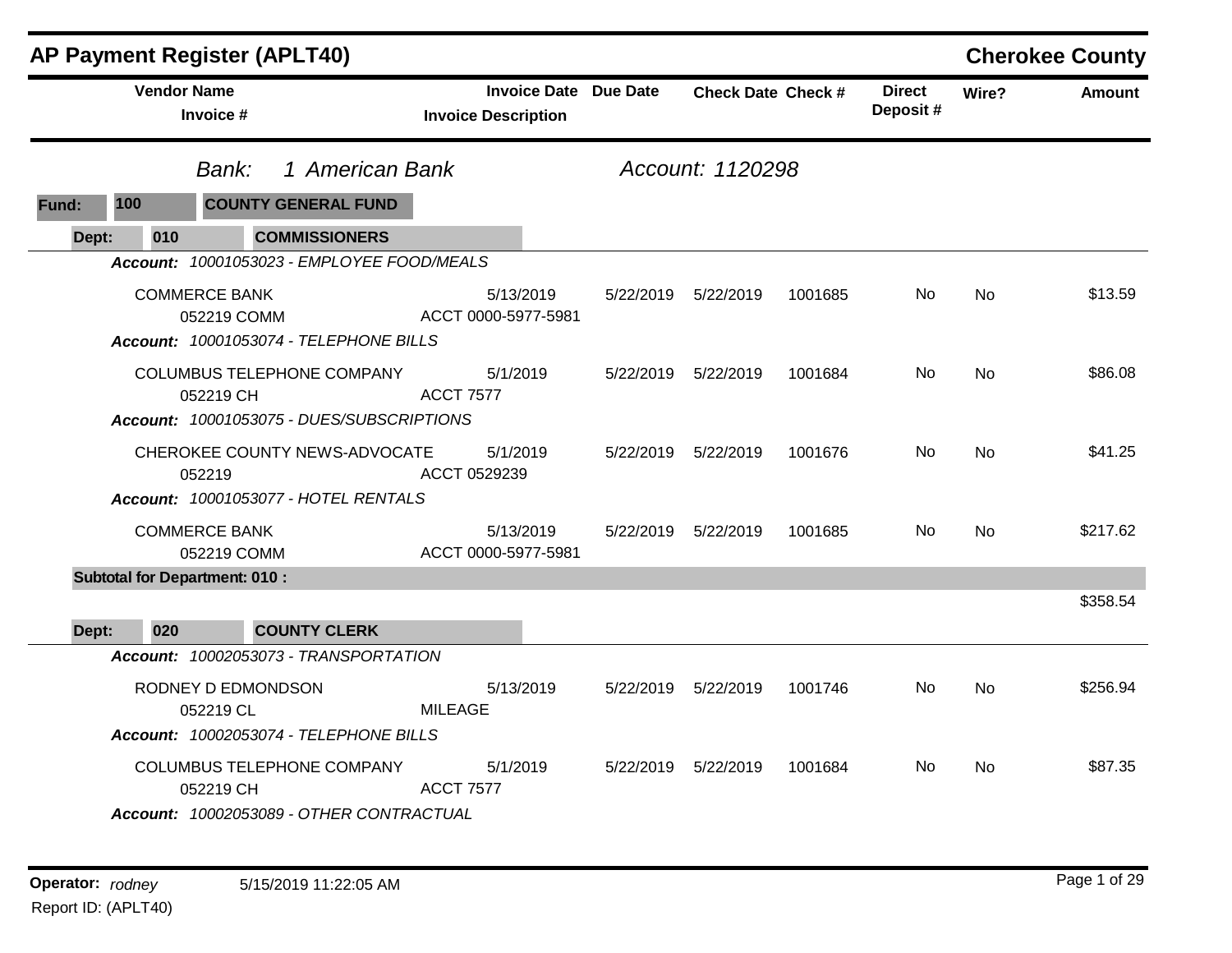|       |                                       | <b>AP Payment Register (APLT40)</b>                                             |                                                            |           |                           |         |                           |           | <b>Cherokee County</b> |
|-------|---------------------------------------|---------------------------------------------------------------------------------|------------------------------------------------------------|-----------|---------------------------|---------|---------------------------|-----------|------------------------|
|       | <b>Vendor Name</b><br>Invoice #       |                                                                                 | <b>Invoice Date Due Date</b><br><b>Invoice Description</b> |           | <b>Check Date Check #</b> |         | <b>Direct</b><br>Deposit# | Wire?     | <b>Amount</b>          |
|       | <b>SUMNERONE</b><br>2149036           |                                                                                 | 5/13/2019<br>INV 2149036                                   | 5/22/2019 | 5/22/2019                 | 1001751 | No                        | <b>No</b> | \$337.50               |
|       | <b>Subtotal for Department: 020:</b>  |                                                                                 |                                                            |           |                           |         |                           |           |                        |
| Dept: | 030                                   | <b>TREASURER</b>                                                                |                                                            |           |                           |         |                           |           | \$681.79               |
|       |                                       | Account: 10003053074 - TELEPHONE BILLS                                          |                                                            |           |                           |         |                           |           |                        |
|       | 052219 CH                             | COLUMBUS TELEPHONE COMPANY<br>Account: 10003053078 - LEGAL PRINTING/ADVERTISING | 5/1/2019<br><b>ACCT 7577</b>                               | 5/22/2019 | 5/22/2019                 | 1001684 | No                        | <b>No</b> | \$158.78               |
|       | AR247                                 | FIBER COMMUNICATIONS OF COLUMBUS, L 5/13/2019                                   | <b>INV AR-247</b>                                          | 5/22/2019 | 5/22/2019                 | 1001697 | No.                       | <b>No</b> | \$40.00                |
|       | <b>Subtotal for Department: 030:</b>  |                                                                                 |                                                            |           |                           |         |                           |           | \$198.78               |
| Dept: | 040                                   | <b>ATTORNEY</b>                                                                 |                                                            |           |                           |         |                           |           |                        |
|       |                                       | Account: 10004053021 - PRINTING/OFFICE SUPPLIES                                 |                                                            |           |                           |         |                           |           |                        |
|       | <b>XEROX CORPORATION</b><br>096766276 | Account: 10004053025 - PARTS/VEHICLE REPAIRS                                    | 5/13/2019<br>INV 096766276                                 |           | 5/22/2019 5/22/2019       | 1001763 | No.                       | <b>No</b> | \$272.72               |
|       | <b>COMMERCE BANK</b><br>052219 AT1    |                                                                                 | 5/14/2019<br>ACCT 0000-0198-5126                           | 5/22/2019 | 5/22/2019                 | 1001685 | <b>No</b>                 | <b>No</b> | \$71.99                |
|       |                                       | Account: 10004053030 - GASOLINE                                                 |                                                            |           |                           |         |                           |           |                        |
|       | <b>COMMERCE BANK</b><br>052219 AT2    |                                                                                 | 5/14/2019<br>ACCT 0000-3278-5388                           | 5/22/2019 | 5/22/2019                 | 1001685 | No                        | <b>No</b> | \$42.91                |
|       | <b>COMMERCE BANK</b><br>052219 AT1    |                                                                                 | 5/14/2019<br>ACCT 0000-0198-5126                           | 5/22/2019 | 5/22/2019                 | 1001685 | No.                       | No.       | \$102.48               |
|       |                                       | Account: 10004053074 - TELEPHONE BILLS                                          |                                                            |           |                           |         |                           |           |                        |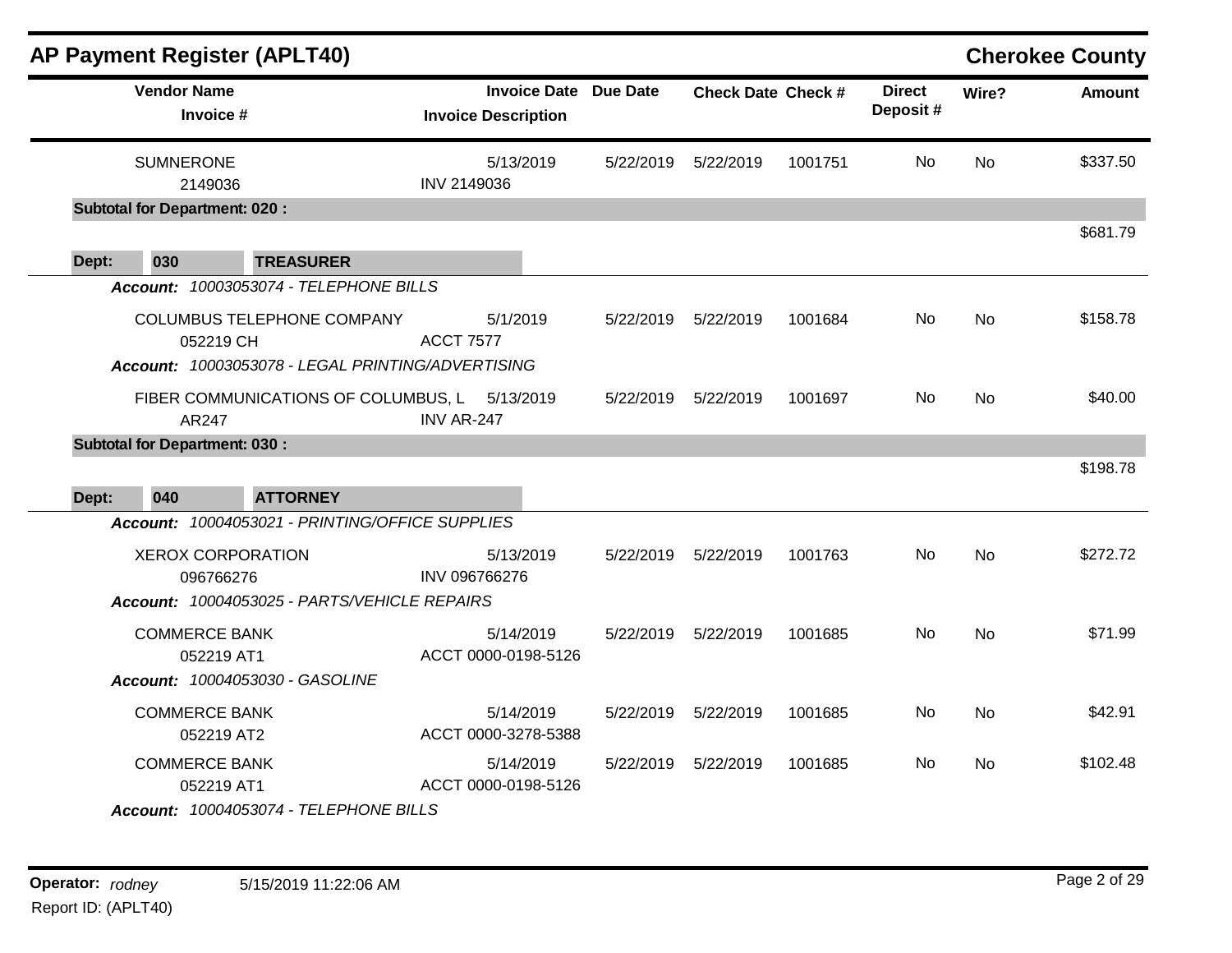|       |                                             | <b>AP Payment Register (APLT40)</b>                                                                                                       |                                                   |           |                           |         |                           |           | <b>Cherokee County</b> |
|-------|---------------------------------------------|-------------------------------------------------------------------------------------------------------------------------------------------|---------------------------------------------------|-----------|---------------------------|---------|---------------------------|-----------|------------------------|
|       | <b>Vendor Name</b>                          | Invoice #                                                                                                                                 | <b>Invoice Date</b><br><b>Invoice Description</b> | Due Date  | <b>Check Date Check #</b> |         | <b>Direct</b><br>Deposit# | Wire?     | <b>Amount</b>          |
|       |                                             | COLUMBUS TELEPHONE COMPANY<br>052219 CH<br>Account: 10004053089 - OTHER CONTRACTUAL                                                       | 5/1/2019<br><b>ACCT 7577</b>                      | 5/22/2019 | 5/22/2019                 | 1001684 | <b>No</b>                 | <b>No</b> | \$252.64               |
|       |                                             | <b>COMMERCE BANK</b><br>052219 AT3                                                                                                        | 5/14/2019<br>ACCT 0000-1062-4013                  | 5/22/2019 | 5/22/2019                 | 1001685 | No                        | <b>No</b> | \$159.98               |
|       |                                             | <b>COMMERCE BANK</b><br>052219 AT                                                                                                         | 5/14/2019<br>ACCT 0000-8816-9099                  | 5/22/2019 | 5/22/2019                 | 1001685 | No                        | <b>No</b> | \$107.92               |
| Dept: | <b>Subtotal for Department: 040:</b><br>050 | <b>REGISTER OF DEEDS</b>                                                                                                                  |                                                   |           |                           |         |                           |           | \$1,010.64             |
|       |                                             | Account: 10005053021 - PRINTING/OFFICE SUPPLIES<br><b>COMMERCE BANK</b><br>052219 ROD<br>Account: 10005053074 - UTILITIES/TELEPHONE BILLS | 5/14/2019<br>ACCT 0000-0111-8991                  | 5/22/2019 | 5/22/2019                 | 1001685 | No                        | <b>No</b> | \$15.50                |
|       |                                             | COLUMBUS TELEPHONE COMPANY<br>052219 CH                                                                                                   | 5/1/2019<br><b>ACCT 7577</b>                      | 5/22/2019 | 5/22/2019                 | 1001684 | No                        | <b>No</b> | \$86.70                |
| Dept: | <b>Subtotal for Department: 050:</b><br>060 | <b>SHERIFF &amp; JAIL</b>                                                                                                                 |                                                   |           |                           |         |                           |           | \$102.20               |
|       |                                             | Account: 10006053002 - SALARIES<br><b>JIMMY D OBERBECK</b><br>052219<br>Account: 10006053021 - PRINTING/OFFICE SUPPLIES                   | 5/13/2019<br><b>CONTRACT LABOR</b>                | 5/22/2019 | 5/22/2019                 | 1001709 | No.                       | No        | \$518.75               |
|       | <b>CINTAS CORP</b>                          | 8404115476<br>Account: 10006053022 - EMPLOYEE UNIFORMS/ACCESSORIES                                                                        | 5/13/2019<br>INV 8401445476                       | 5/22/2019 | 5/22/2019                 | 1001677 | No.                       | <b>No</b> | \$177.06               |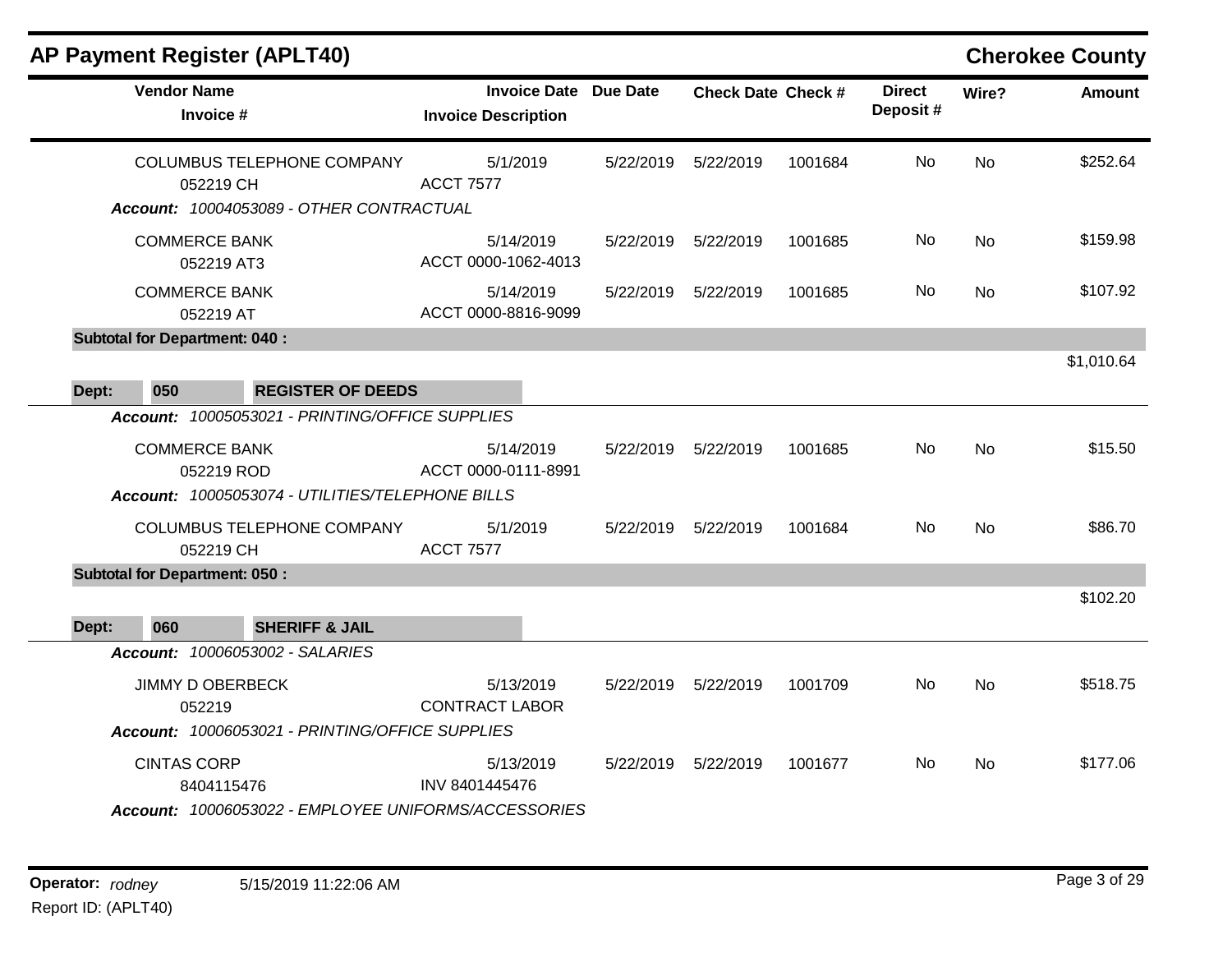| <b>AP Payment Register (APLT40)</b>                                                |                                                            |           |                           |         |                           |           | <b>Cherokee County</b> |
|------------------------------------------------------------------------------------|------------------------------------------------------------|-----------|---------------------------|---------|---------------------------|-----------|------------------------|
| <b>Vendor Name</b><br>Invoice #                                                    | <b>Invoice Date Due Date</b><br><b>Invoice Description</b> |           | <b>Check Date Check #</b> |         | <b>Direct</b><br>Deposit# | Wire?     | <b>Amount</b>          |
| <b>COMMERCE BANK</b><br>052219 SH1<br>Account: 10006053025 - PARTS/VEHICLE REPAIRS | 5/14/2019<br>ACCT 0000-0198-5019                           |           | 5/22/2019    5/22/2019    | 1001686 | No.                       | <b>No</b> | \$73.95                |
| FULL SERVICE AUTOMOTIVE<br>511024                                                  | 5/13/2019<br><b>INV 511024</b>                             |           | 5/22/2019    5/22/2019    | 1001701 | No.                       | <b>No</b> | \$314.37               |
| NATALINIS AUTOMOTIVE<br>702176                                                     | 5/13/2019<br><b>INV 702176</b>                             |           | 5/22/2019    5/22/2019    | 1001731 | No.                       | No        | \$34.14                |
| NATALINIS AUTOMOTIVE<br>702290                                                     | 5/13/2019<br><b>INV 702290</b>                             |           | 5/22/2019    5/22/2019    | 1001731 | No                        | <b>No</b> | \$46.07                |
| NATALINIS AUTOMOTIVE<br>701108                                                     | 5/1/2019<br><b>INV 701108</b>                              | 5/22/2019 | 5/22/2019                 | 1001732 | No.                       | <b>No</b> | \$397.12               |
| KANSASLAND TIRE OF PITTSBURG<br>187311                                             | 5/13/2019<br><b>INV 187311</b>                             | 5/22/2019 | 5/22/2019                 | 1001716 | No.                       | <b>No</b> | \$467.48               |
| <b>TESSCO INC</b><br>134541                                                        | 5/13/2019<br><b>INV 134541</b>                             | 5/22/2019 | 5/22/2019                 | 1001753 | No                        | <b>No</b> | \$62.59                |
| <b>TESSCO INC</b><br>081081                                                        | 5/13/2019<br><b>INV 081081</b>                             |           | 5/22/2019    5/22/2019    | 1001753 | No.                       | <b>No</b> | \$17.26                |
| <b>TESSCO INC</b><br>081080                                                        | 5/13/2019<br><b>INV 081080</b>                             | 5/22/2019 | 5/22/2019                 | 1001753 | No.                       | No        | \$60.38                |
| PITTSBURG AUTO GLASS<br>2459                                                       | 5/13/2019<br><b>INV 2459</b>                               | 5/22/2019 | 5/22/2019                 | 1001737 | No                        | <b>No</b> | \$50.00                |
| PITTSBURG AUTO GLASS<br>2460                                                       | 5/13/2019<br><b>INV 2460</b>                               | 5/22/2019 | 5/22/2019                 | 1001737 | No.                       | <b>No</b> | \$150.00               |
| MOTOROLA SOLUTIONS, INC<br>8280742231                                              | 5/13/2019<br>TRANS 8280742231                              |           | 5/22/2019    5/22/2019    | 1001729 | No.                       | No        | \$100.80               |
| PITTSBURG AUTO GLASS<br>2461                                                       | 5/13/2019<br><b>INV 2461</b>                               |           | 5/22/2019    5/22/2019    | 1001737 | No.                       | No        | \$150.00               |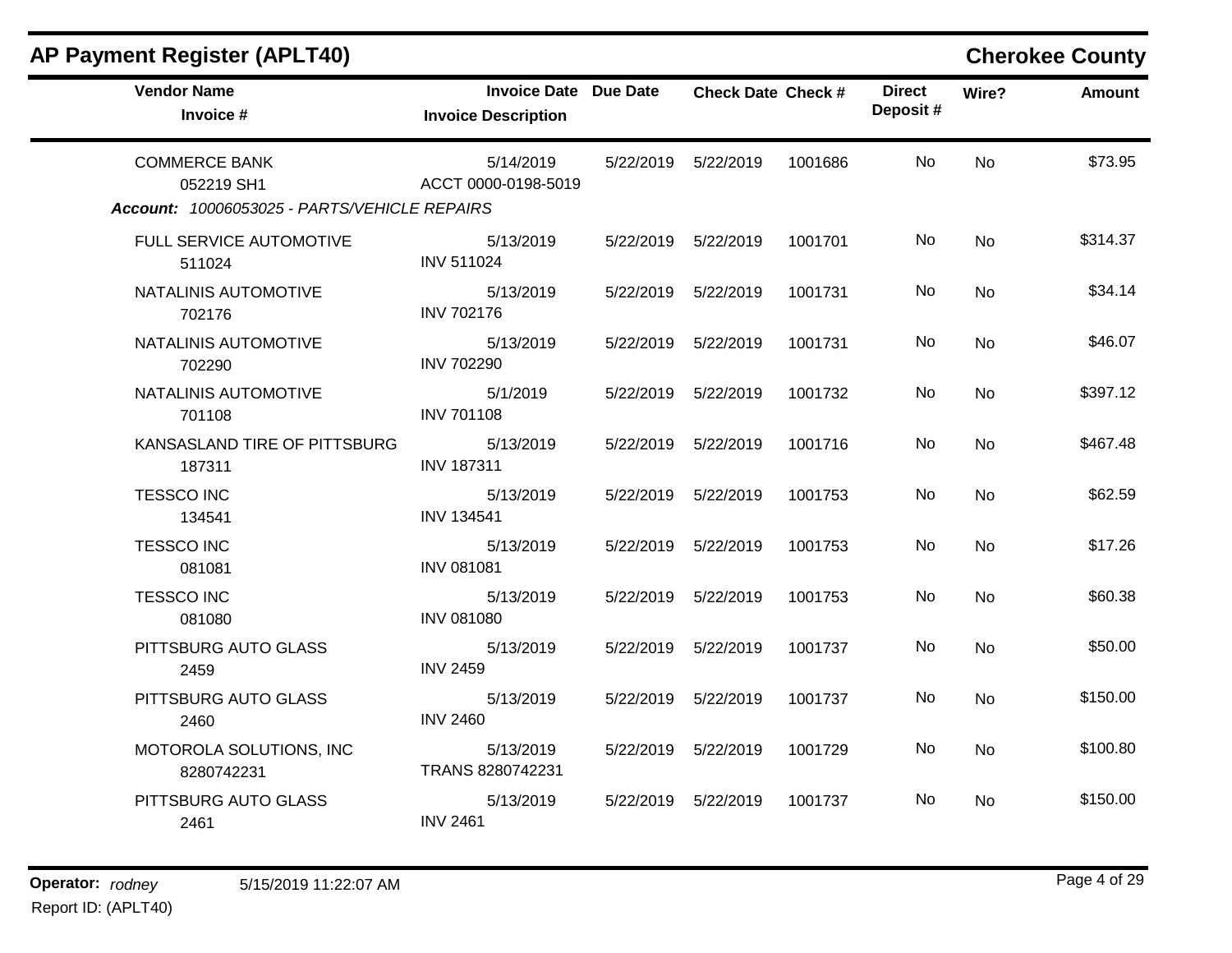| <b>AP Payment Register (APLT40)</b>                                      |                                                            |           |                           |         |                           |           | <b>Cherokee County</b> |
|--------------------------------------------------------------------------|------------------------------------------------------------|-----------|---------------------------|---------|---------------------------|-----------|------------------------|
| <b>Vendor Name</b><br>Invoice #                                          | <b>Invoice Date Due Date</b><br><b>Invoice Description</b> |           | <b>Check Date Check #</b> |         | <b>Direct</b><br>Deposit# | Wire?     | <b>Amount</b>          |
| PITTSBURG AUTO GLASS<br>2463<br>Account: 10006053028 - COMPUTER SUPPLIES | 5/13/2019<br><b>INV 2463</b>                               | 5/22/2019 | 5/22/2019                 | 1001737 | No.                       | <b>No</b> | \$150.00               |
| <b>COMMERCE BANK</b><br>052219 SH3<br>Account: 10006053030 - GASOLINE    | 5/14/2019<br>ACCT 0000-0198-5001                           |           | 5/22/2019 5/22/2019       | 1001686 | No.                       | <b>No</b> | \$50.09                |
| <b>COMMERCE BANK</b><br>052219 SH2                                       | 5/14/2019<br>ACCT 0000-6936-3273                           |           | 5/22/2019 5/22/2019       | 1001686 | No.                       | No        | \$48.00                |
| <b>COMMERCE BANK</b><br>052219 SH1                                       | 5/14/2019<br>ACCT 0000-0198-5019                           | 5/22/2019 | 5/22/2019                 | 1001686 | No.                       | No        | \$37.18                |
| Account: 10006053040 - JANITORIAL SUPPLIES                               |                                                            |           |                           |         |                           |           |                        |
| <b>HENRY KRAFT INC</b><br>283458                                         | 5/13/2019<br><b>INV 283458</b>                             |           | 5/22/2019    5/22/2019    | 1001705 | No                        | <b>No</b> | \$56.16                |
| <b>HENRY KRAFT INC</b><br>281609                                         | 5/13/2019<br><b>INV 281609</b>                             | 5/22/2019 | 5/22/2019                 | 1001705 | No.                       | No        | \$108.34               |
| <b>HENRY KRAFT INC</b><br>282637                                         | 5/13/2019<br><b>INV 282637</b>                             | 5/22/2019 | 5/22/2019                 | 1001705 | No.                       | <b>No</b> | \$506.90               |
| <b>HENRY KRAFT INC</b><br>283418                                         | 5/13/2019<br><b>INV 283418</b>                             |           | 5/22/2019 5/22/2019       | 1001705 | No.                       | <b>No</b> | \$746.41               |
| Account: 10006053068 - OTHER COMMODITIES                                 |                                                            |           |                           |         |                           |           |                        |
| PATRIOT K-9 TRAINING, LLC<br>4                                           | 5/13/2019<br>INV <sub>4</sub>                              |           | 5/22/2019    5/22/2019    | 1001736 | No.                       | <b>No</b> | \$150.00               |
| Account: 10006053072 - GAS, ELECTRIC, WATER                              |                                                            |           |                           |         |                           |           |                        |
| KANSAS GAS SERVICE<br>052219 SH                                          | 5/13/2019<br>ACCT 510401545 1674911 36                     | 5/22/2019 | 5/22/2019                 | 1001714 | No                        | No        | \$51.99                |
| EMPIRE DISTRICT ELECTRIC COMPANY<br>052219                               | 5/13/2019<br>ACCT 643108-13-7                              | 5/22/2019 | 5/22/2019                 | 1001694 | No.                       | No        | \$3,868.48             |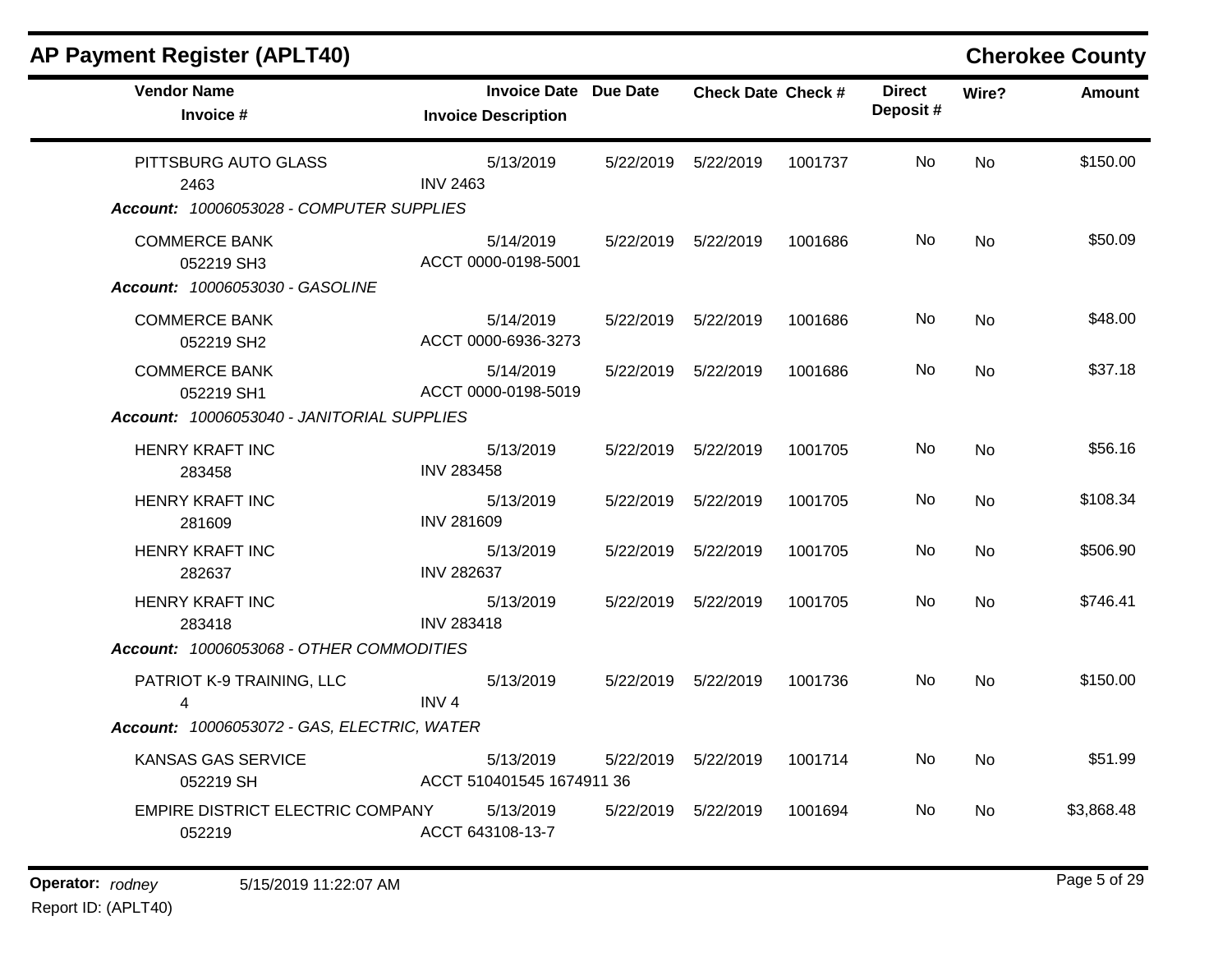| <b>Vendor Name</b><br>Invoice #                        | Invoice Date Due Date<br><b>Invoice Description</b> |           | <b>Check Date Check #</b> |         | <b>Direct</b><br>Deposit# | Wire?     | <b>Amount</b> |
|--------------------------------------------------------|-----------------------------------------------------|-----------|---------------------------|---------|---------------------------|-----------|---------------|
| <b>CITY OF COLUMBUS</b><br>052219 SH                   | 5/13/2019<br>ACCT 09-52410-01                       |           | 5/22/2019    5/22/2019    | 1001679 | No.                       | <b>No</b> | \$110.00      |
| Account: 10006053073 - TRANSPORTATION                  |                                                     |           |                           |         |                           |           |               |
| <b>COMMERCE BANK</b><br>052219 SH4                     | 5/14/2019<br>ACCT 0000-0205-1464                    |           | 5/22/2019    5/22/2019    | 1001686 | No.                       | <b>No</b> | \$261.74      |
| <b>COMMERCE BANK</b><br>052219 SH                      | 5/14/2019<br>ACCT 0001-0226-3274                    |           | 5/22/2019    5/22/2019    | 1001686 | No.                       | No.       | \$295.29      |
| <b>COMMERCE BANK</b><br>052219 SH7                     | 5/14/2019<br>ACCT 0000-0268-3076                    |           | 5/22/2019    5/22/2019    | 1001686 | <b>No</b>                 | <b>No</b> | \$628.67      |
| <b>COMMERCE BANK</b><br>052219 SH5                     | 5/14/2019<br>ACCT 0000-5214-6347                    |           | 5/22/2019    5/22/2019    | 1001686 | No.                       | <b>No</b> | \$156.14      |
| <b>JULIANA MILLER</b><br>052219                        | 5/13/2019<br><b>REIMB TOLL CHARGES</b>              |           | 5/22/2019    5/22/2019    | 1001712 | No                        | <b>No</b> | \$14.75       |
| <b>COMMERCE BANK</b><br>052219 SH6                     | 5/14/2019<br>ACCT 0000-0188-6480                    |           | 5/22/2019    5/22/2019    | 1001686 | No.                       | <b>No</b> | \$450.35      |
| Account: 10006053074 - TELEPHONE BILLS                 |                                                     |           |                           |         |                           |           |               |
| AT&T<br>052219 SH                                      | 5/13/2019<br>ACCT 0305179815001                     |           | 5/22/2019    5/22/2019    | 1001665 | No.                       | <b>No</b> | \$41.00       |
| COLUMBUS TELEPHONE COMPANY<br>052219 SH                | 5/13/2019<br>ACCT 171                               |           | 5/22/2019 5/22/2019       | 1001684 | No.                       | <b>No</b> | \$46.47       |
| CRAW-KAN TELEPHONE COOPERATIVE INC 5/13/2019<br>052219 | ACCT 121787                                         |           | 5/22/2019    5/22/2019    | 1001691 | No                        | <b>No</b> | \$36.50       |
| <b>COLUMBUS TELEPHONE COMPANY</b><br>052219 SH1        | 5/13/2019<br><b>ACCT 2963</b>                       |           | 5/22/2019    5/22/2019    | 1001684 | No.                       | <b>No</b> | \$1,668.34    |
| Account: 10006053080 - MAINTENANCE/BLDGS & GROUNDS     |                                                     |           |                           |         |                           |           |               |
| TRUE VALUE COLUMBUS<br>052219 SH                       | 5/13/2019<br>TRANS A374479, A374293, A374354        | 5/22/2019 | 5/22/2019                 | 1001754 | No.                       | <b>No</b> | \$67.13       |

# **AP Payment Register (APLT40) Cherokee County**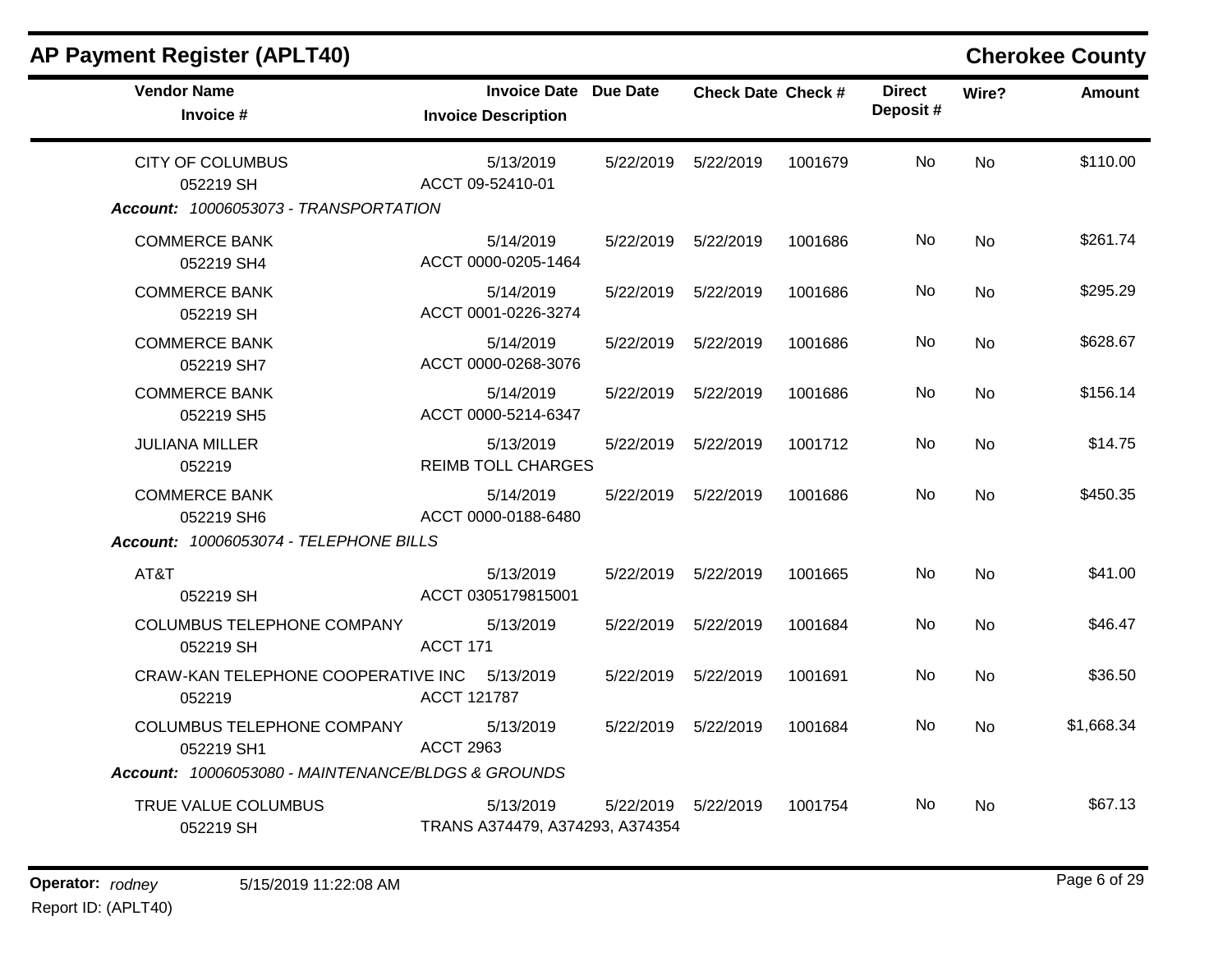| <b>AP Payment Register (APLT40)</b>             |                                         |                              |                           |         |                           |           | <b>Cherokee County</b> |
|-------------------------------------------------|-----------------------------------------|------------------------------|---------------------------|---------|---------------------------|-----------|------------------------|
| <b>Vendor Name</b><br>Invoice #                 | <b>Invoice Description</b>              | <b>Invoice Date Due Date</b> | <b>Check Date Check #</b> |         | <b>Direct</b><br>Deposit# | Wire?     | <b>Amount</b>          |
| TRUE VALUE COLUMBUS<br>052219 SH3               | 5/13/2019<br><b>TRANS A375297</b>       | 5/22/2019                    | 5/22/2019                 | 1001754 | No                        | <b>No</b> | \$49.43                |
| <b>CDL ELECTRIC</b><br>W95423                   | 5/13/2019<br><b>INV W95423</b>          | 5/22/2019                    | 5/22/2019                 | 1001671 | No                        | <b>No</b> | \$164.60               |
| Account: 10006053083 - EQUIPMENT LEASE/RENTAL   |                                         |                              |                           |         |                           |           |                        |
| COPY PRODUCTS INC<br>24724413                   | 5/13/2019<br>INV 24724413               | 5/22/2019                    | 5/22/2019                 | 1001688 | No                        | <b>No</b> | \$128.59               |
| Account: 10006053088 - CLASSES/TRAINING FEES    |                                         |                              |                           |         |                           |           |                        |
| <b>COMMERCE BANK</b><br>052219 SH1              | 5/14/2019<br>ACCT 0000-0198-5019        | 5/22/2019                    | 5/22/2019                 | 1001686 | No                        | <b>No</b> | \$218.36               |
| NATIONAL INSTITUTE FOR JAIL OPERATION<br>052219 | 5/13/2019<br>ORDER KJTA-MAY2019-FQC0007 | 5/22/2019                    | 5/22/2019                 | 1001733 | <b>No</b>                 | <b>No</b> | \$1,545.00             |
| <b>Account: 10006053094 - VEHICLES</b>          |                                         |                              |                           |         |                           |           |                        |
| <b>COMMERCE BANK</b><br>052219 SH3              | 5/14/2019<br>ACCT 0000-0198-5001        | 5/22/2019                    | 5/22/2019                 | 1001686 | <b>No</b>                 | <b>No</b> | \$39.97                |
| <b>GALLS INCORPORATED</b><br>012597485          | 5/13/2019<br>INV 012597485              | 5/22/2019                    | 5/22/2019                 | 1001702 | <b>No</b>                 | <b>No</b> | \$30.39                |
| Account: 10006053732 - INMATE FOOD              |                                         |                              |                           |         |                           |           |                        |
| CONSOLIDATED CORRECTIONAL FOOD SE<br>19032019   | 5/13/2019<br>INV 19032019               | 5/22/2019                    | 5/22/2019                 | 1001687 | No                        | <b>No</b> | \$9,056.46             |
| Account: 10006053737 - INMATE PERSONAL ITEMS    |                                         |                              |                           |         |                           |           |                        |
| <b>CHARM-TEX INC</b><br>0189381                 | 5/13/2019<br>INV 0189381                | 5/22/2019                    | 5/22/2019                 | 1001673 | No.                       | <b>No</b> | \$45.90                |
| <b>TURNKEY CORRECTIONS</b><br>114620190430E     | 5/13/2019<br>INV 114620190430E          | 5/22/2019                    | 5/22/2019                 | 1001755 | No                        | <b>No</b> | \$55.43                |
| <b>CHARM-TEX INC</b><br>0189068                 | 5/13/2019<br><b>INV 0189068</b>         | 5/22/2019                    | 5/22/2019                 | 1001673 | No                        | <b>No</b> | \$243.52               |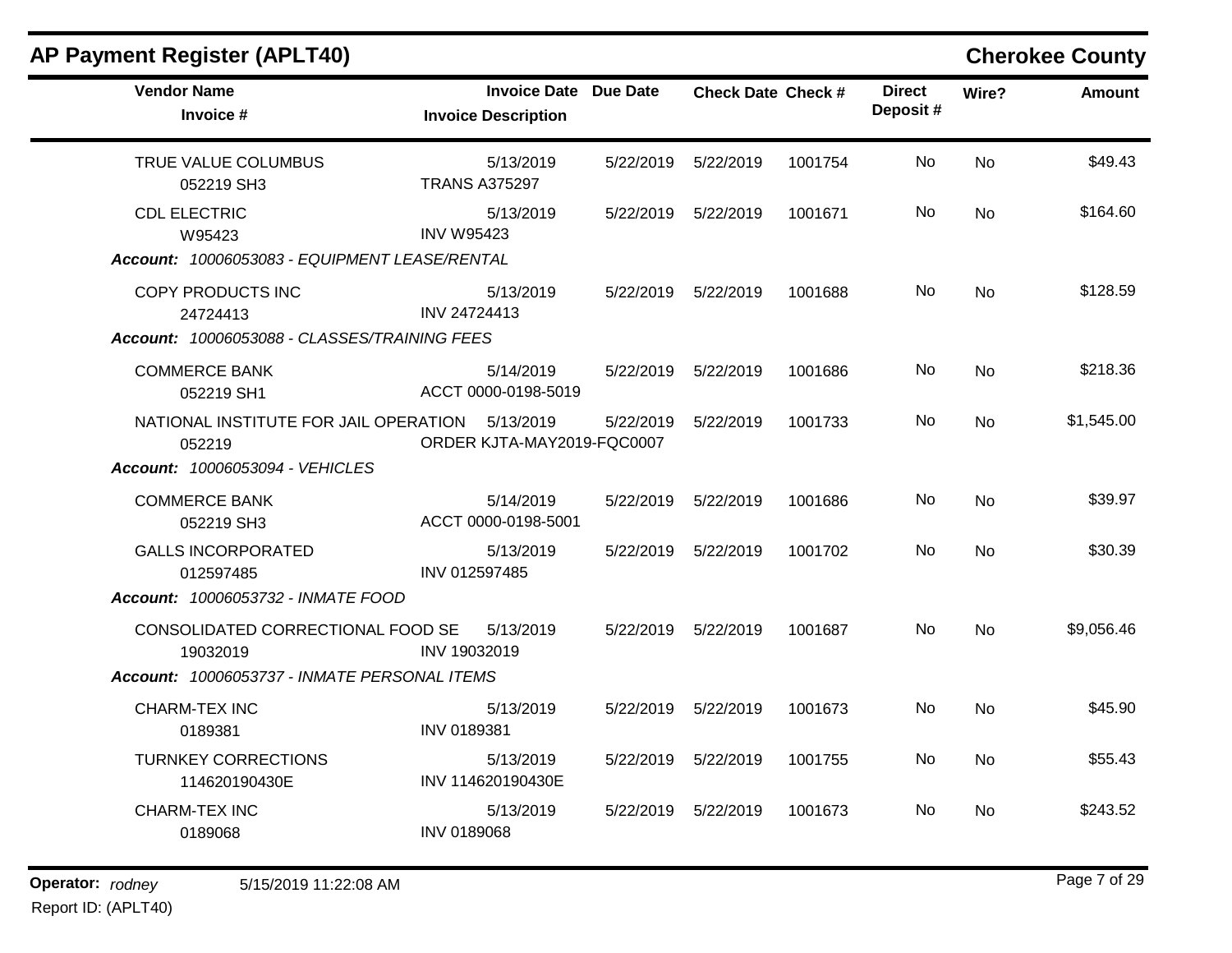| AP Payment Register (APLT40)                         |                                                            |           |                           |         |                           |           | <b>Cherokee County</b> |
|------------------------------------------------------|------------------------------------------------------------|-----------|---------------------------|---------|---------------------------|-----------|------------------------|
| <b>Vendor Name</b><br>Invoice #                      | <b>Invoice Date Due Date</b><br><b>Invoice Description</b> |           | <b>Check Date Check #</b> |         | <b>Direct</b><br>Deposit# | Wire?     | <b>Amount</b>          |
| <b>TURNKEY CORRECTIONS</b><br>114620190430C          | 5/13/2019<br>INV 114620190430C                             |           | 5/22/2019    5/22/2019    | 1001755 | No                        | <b>No</b> | \$1,429.97             |
| CITY TELE COIN COMPANY INC<br>19193                  | 5/13/2019<br><b>INV 19193</b>                              |           | 5/22/2019    5/22/2019    | 1001681 | No.                       | <b>No</b> | \$2,000.00             |
| <b>TURNKEY CORRECTIONS</b><br>114620190430F          | 5/13/2019<br>INV 114620190430F                             | 5/22/2019 | 5/22/2019                 | 1001755 | No                        | <b>No</b> | \$14.00                |
| <b>TURNKEY CORRECTIONS</b><br>114620190430l          | 5/13/2019<br>114620190430l                                 |           | 5/22/2019    5/22/2019    | 1001755 | No.                       | <b>No</b> | \$249.48               |
| Account: 10006053786 - INMATE MEDICAL                |                                                            |           |                           |         |                           |           |                        |
| <b>WELLPATH LLC</b><br>CCS50332                      | 5/13/2019<br><b>INV CCS50332</b>                           |           | 5/22/2019    5/22/2019    | 1001760 | No.                       | <b>No</b> | \$90.00                |
| PITTSBURG EMERGENCY PHYSICIAN<br>052219              | 5/13/2019<br>NEGOTIATED RATE 1623680                       | 5/22/2019 | 5/22/2019                 | 1001738 | No.                       | <b>No</b> | \$71.94                |
| ADVANCED CORRECTIONAL HEALTHCARE, 5/13/2019<br>85440 | <b>INV 85440</b>                                           | 5/22/2019 | 5/22/2019                 | 1001661 | No.                       | <b>No</b> | \$3,657.60             |
| <b>WELLPATH LLC</b><br>CCS48576                      | 5/13/2019<br><b>INV CCS48576</b>                           |           | 5/22/2019 5/22/2019       | 1001760 | No                        | <b>No</b> | \$90.00                |
| MERCY MAUDE NORTON MEM HOSP<br>052219                | 5/13/2019<br>NEGOTIATED RATE 940002926501                  | 5/22/2019 | 5/22/2019                 | 1001726 | No.                       | <b>No</b> | \$25.27                |
| MERCY CLINIC OF JOPLIN<br>052219                     | 5/13/2019<br>NEGOTIATED RATE JP1481744290                  | 5/22/2019 | 5/22/2019                 | 1001724 | No                        | <b>No</b> | \$48.35                |
| <b>VIA CHRISTI HOSPITAL PITT</b><br>052219           | 5/13/2019<br>NEGOTIATED RATE VAM59778                      | 5/22/2019 | 5/22/2019                 | 1001759 | No.                       | <b>No</b> | \$320.80               |
| MERCY MAUDE NORTON HOSPITAL COLUM<br>052219 SH       | 5/13/2019<br>NEGOTIATED RATE 940003030303                  | 5/22/2019 | 5/22/2019                 | 1001725 | No                        | <b>No</b> | \$167.72               |
| MERCY MAUDE NORTON HOSPITAL COLUM<br>05221 SH3       | 5/13/2019<br>NEGOTIATED RATE 9400002908700                 | 5/22/2019 | 5/22/2019                 | 1001725 | No.                       | <b>No</b> | \$218.19               |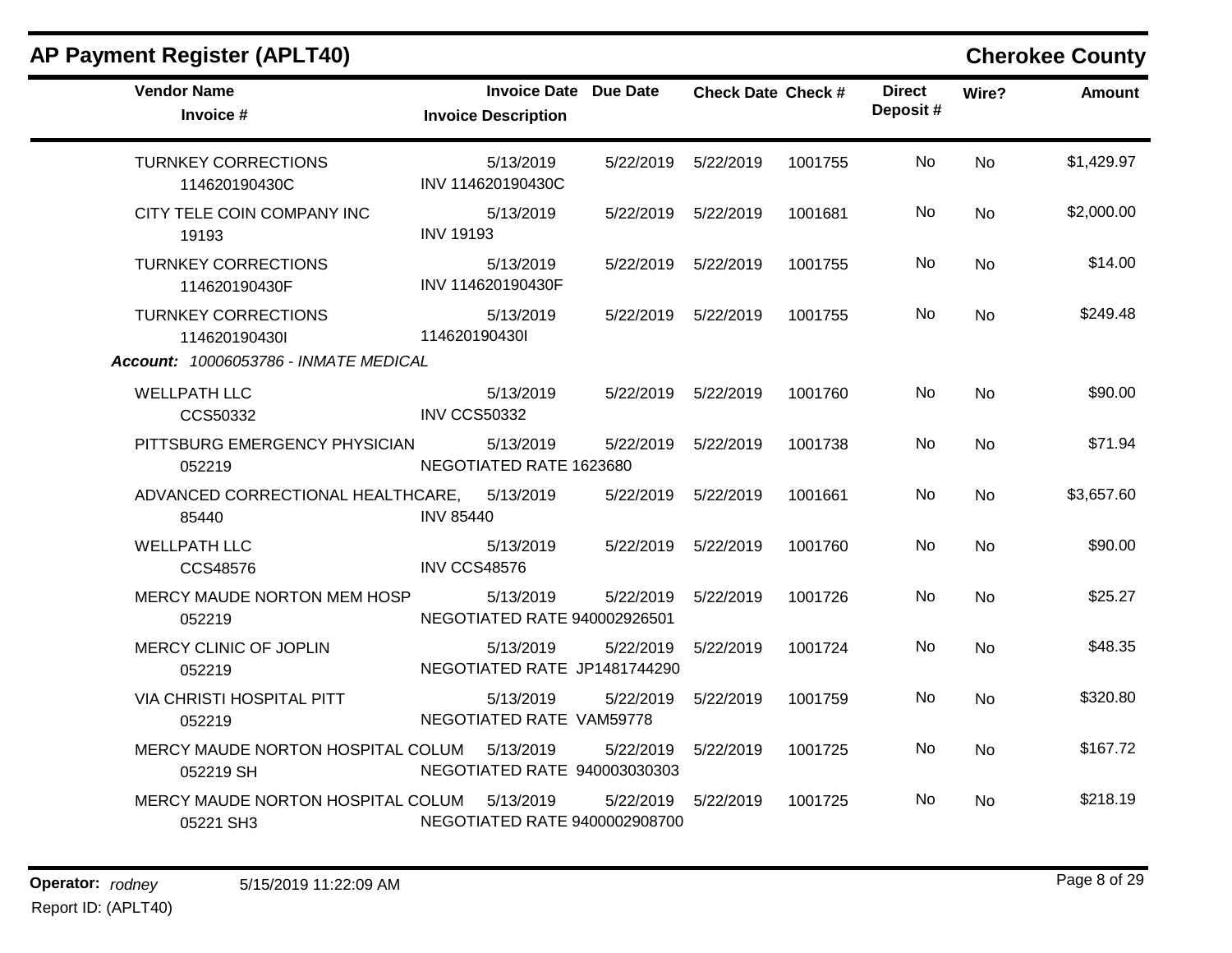| <b>AP Payment Register (APLT40)</b>                                                                                              |                                                            |                        |                           |         |                           |           | <b>Cherokee County</b> |
|----------------------------------------------------------------------------------------------------------------------------------|------------------------------------------------------------|------------------------|---------------------------|---------|---------------------------|-----------|------------------------|
| <b>Vendor Name</b><br>Invoice #                                                                                                  | <b>Invoice Date Due Date</b><br><b>Invoice Description</b> |                        | <b>Check Date Check #</b> |         | <b>Direct</b><br>Deposit# | Wire?     | <b>Amount</b>          |
| MERCY MAUDE NORTON MEM HOSP<br>052219 SH1                                                                                        | 5/13/2019<br>NEGOTIATED RATE 940002908701                  | 5/22/2019              | 5/22/2019                 | 1001726 | No                        | No        | \$105.83               |
| MERCY MAUDE NORTON HOSPITAL COLUM<br>052219 SH3                                                                                  | 5/13/2019<br>NEGOTIATED RATE 9400002902300                 | 5/22/2019              | 5/22/2019                 | 1001725 | No.                       | No        | \$34.56                |
| MERCY MAUDE NORTON HOSPITAL COLUM<br>052219                                                                                      | 5/13/2019<br>NEGOTIATED RATE 94000025926500                | 5/22/2019              | 5/22/2019                 | 1001725 | No                        | No        | \$24.27                |
| KANSAS STATE BOARD OF PHARMACY<br>052219                                                                                         | 5/13/2019<br>REGISTRATION APPLICATION, CHEROKEE CO JAIL    | 5/22/2019              | 5/22/2019                 | 1001715 | No                        | No        | \$20.00                |
| MERCY MAUDE NORTON HOSPITAL COLUM<br>052219 SH2                                                                                  | 5/13/2019<br>NEGOTIATED RATE 940000304650                  | 5/22/2019              | 5/22/2019                 | 1001725 | No.                       | No        | \$273.70               |
| Dept:<br>070<br><b>DISTRICT COURT</b>                                                                                            |                                                            |                        |                           |         |                           |           | \$32,589.23            |
| Account: 10007053021 - PRINTING/OFFICE SUPPLIES<br>ETTINGER'S OFFICE SUPPLY<br>5175810<br>Account: 10007053074 - TELEPHONE BILLS | 5/13/2019<br>INV 5175810                                   | 5/22/2019              | 5/22/2019                 | 1001695 | No                        | No        | \$412.00               |
| COLUMBUS TELEPHONE COMPANY<br>052219 CH<br>Account: 10007053079 - MAINT/REPAIRS MACH/EQUIP                                       | 5/1/2019<br><b>ACCT 7577</b>                               | 5/22/2019              | 5/22/2019                 | 1001684 | No.                       | No        | \$506.37               |
| ADVANTAGE COMPUTER ENTERPRISES IN<br>70292                                                                                       | 5/13/2019<br><b>INV 70292</b>                              | 5/22/2019              | 5/22/2019                 | 1001662 | No.                       | No        | \$168.75               |
| Account: 10007053083 - EQUIPMENT LEASE/RENTAL                                                                                    |                                                            |                        |                           |         |                           |           |                        |
| <b>CULLIGAN OF JOPLIN</b><br>142524                                                                                              | 5/13/2019<br><b>INV 142524</b>                             |                        | 5/22/2019 5/22/2019       | 1001692 | No                        | <b>No</b> | \$19.50                |
| COPY PRODUCTS INC<br>285173                                                                                                      | 5/13/2019<br><b>INV 285173</b>                             | 5/22/2019    5/22/2019 |                           | 1001688 | No                        | No        | \$173.25               |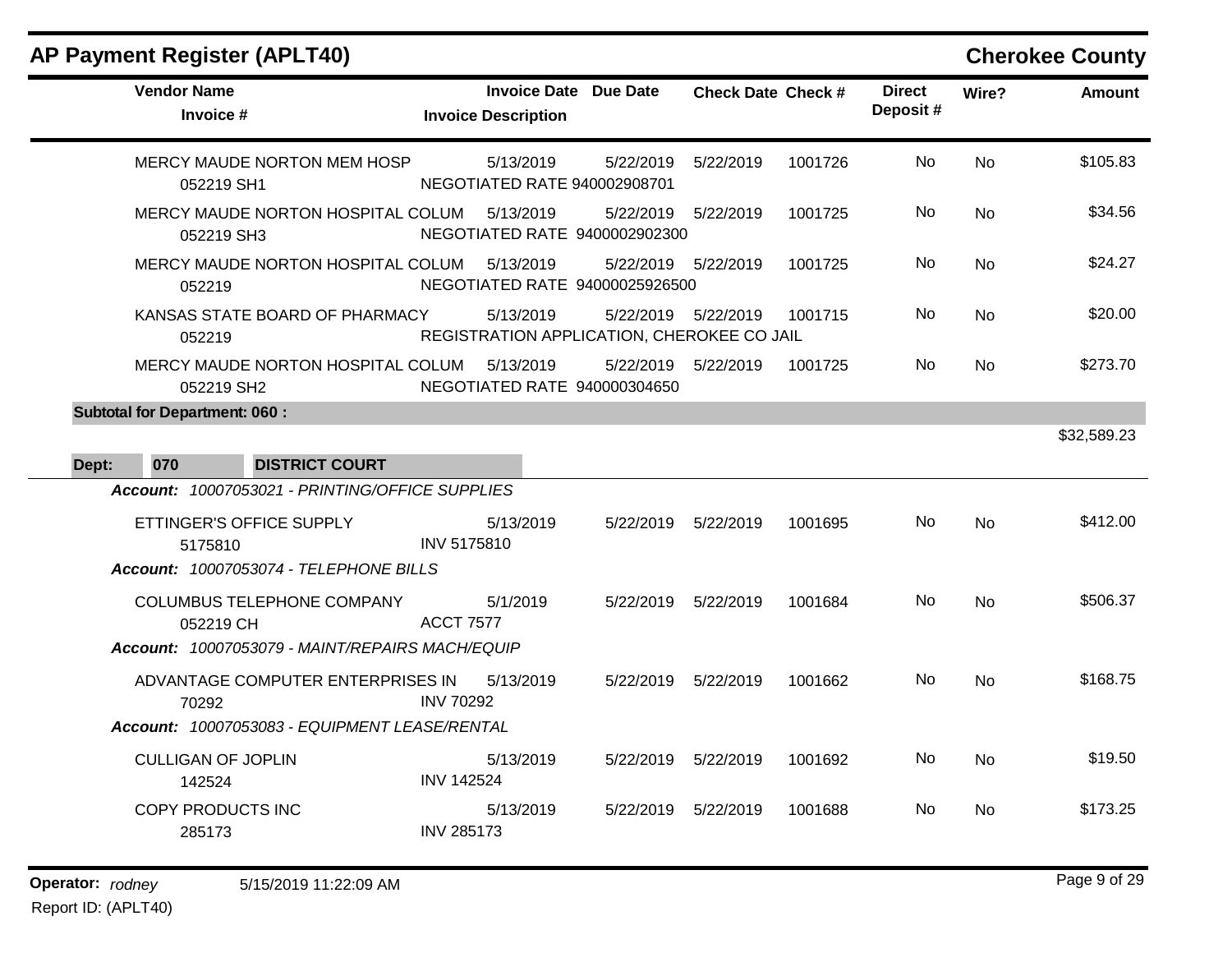| <b>AP Payment Register (APLT40)</b>                                                           |                                                            |           |                           |         |                           |           | <b>Cherokee County</b> |
|-----------------------------------------------------------------------------------------------|------------------------------------------------------------|-----------|---------------------------|---------|---------------------------|-----------|------------------------|
| <b>Vendor Name</b><br>Invoice #                                                               | <b>Invoice Date Due Date</b><br><b>Invoice Description</b> |           | <b>Check Date Check #</b> |         | <b>Direct</b><br>Deposit# | Wire?     | <b>Amount</b>          |
| <b>Subtotal for Department: 070:</b>                                                          |                                                            |           |                           |         |                           |           | \$1,279.87             |
| <b>COURTHOUSE</b><br>080<br>Dept:                                                             |                                                            |           |                           |         |                           |           |                        |
| Account: 10008053027 - SMALL TOOLS/EQUIPMENT                                                  |                                                            |           |                           |         |                           |           |                        |
| <b>COMMERCE BANK</b><br>052219 CH<br>Account: 10008053030 - GASOLINE                          | 5/13/2019<br>ACCT 0000-0065-3741                           |           | 5/22/2019    5/22/2019    | 1001685 | No.                       | <b>No</b> | \$399.98               |
| <b>COMMERCE BANK</b><br>052219 CH<br>Account: 10008053040 - JANITORIAL SUPPLIES               | 5/13/2019<br>ACCT 0000-0065-3741                           |           | 5/22/2019    5/22/2019    | 1001685 | No                        | <b>No</b> | \$3.60                 |
| ETTINGER'S OFFICE SUPPLY<br>5175850                                                           | 5/13/2019<br><b>INV 5175850</b>                            |           | 5/22/2019 5/22/2019       | 1001695 | No                        | <b>No</b> | \$69.95                |
| ETTINGER'S OFFICE SUPPLY<br>5173710                                                           | 5/13/2019<br><b>INV 5173710</b>                            |           | 5/22/2019    5/22/2019    | 1001695 | No.                       | <b>No</b> | \$94.34                |
| Account: 10008053042 - BREAKROOM SUPPLIES                                                     |                                                            |           |                           |         |                           |           |                        |
| <b>CULLIGAN OF JOPLIN</b><br>143308                                                           | 5/13/2019<br><b>INV 143308</b>                             |           | 5/22/2019    5/22/2019    | 1001692 | No.                       | <b>No</b> | \$11.45                |
| <b>CULLIGAN OF JOPLIN</b><br>142093                                                           | 5/2/2019<br><b>INV 142093</b>                              |           | 5/22/2019    5/22/2019    | 1001692 | No.                       | <b>No</b> | \$20.80                |
| Account: 10008053073 - TRANSPORTATION                                                         |                                                            |           |                           |         |                           |           |                        |
| <b>CRAWFORD COUNTY CLERK</b><br>052219 CH<br>Account: 10008053074 - UTILITIES/TELEPHONE BILLS | 5/13/2019<br>CHER CO PORTION/DISTRICT CORONER'S SALARY     | 5/22/2019 | 5/22/2019                 | 1001690 | No.                       | <b>No</b> | \$879.12               |
|                                                                                               |                                                            |           |                           |         |                           |           |                        |
| COLUMBUS TELEPHONE COMPANY<br>052219 CH<br>Account: 10008053078 - LEGAL PRINTING/ADVERTISING  | 5/1/2019<br><b>ACCT 7577</b>                               |           | 5/22/2019    5/22/2019    | 1001684 | No                        | <b>No</b> | \$1,014.91             |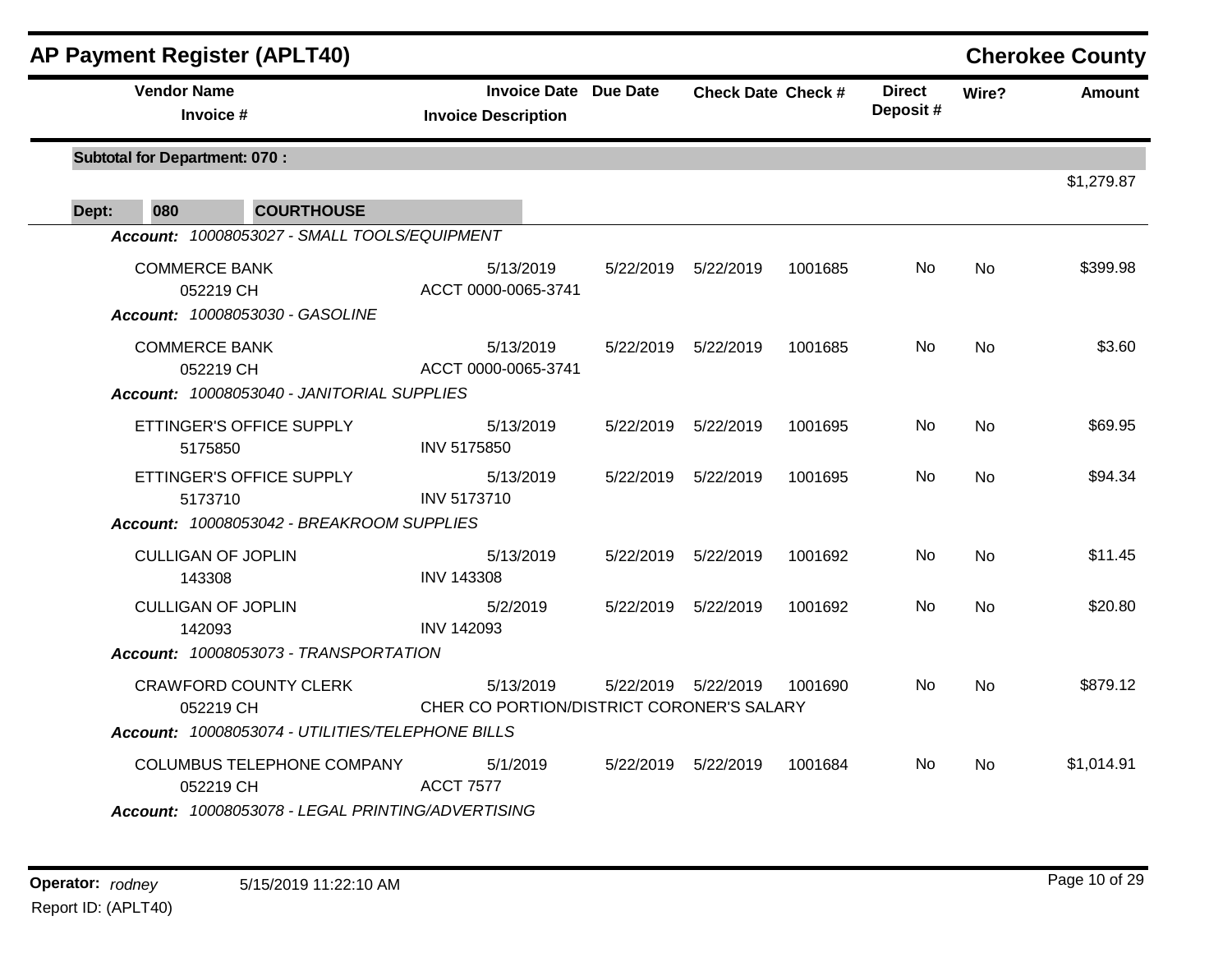| <b>AP Payment Register (APLT40)</b>                                                |                                                            |           |                           |         |                           |           | <b>Cherokee County</b> |
|------------------------------------------------------------------------------------|------------------------------------------------------------|-----------|---------------------------|---------|---------------------------|-----------|------------------------|
| <b>Vendor Name</b><br>Invoice #                                                    | <b>Invoice Date Due Date</b><br><b>Invoice Description</b> |           | <b>Check Date Check #</b> |         | <b>Direct</b><br>Deposit# | Wire?     | <b>Amount</b>          |
| <b>COLUMBUS NEWS REPORT</b><br>425                                                 | 5/13/2019<br><b>LEGAL NOTICES</b>                          | 5/22/2019 | 5/22/2019                 | 1001683 | No                        | <b>No</b> | \$2,484.00             |
| Account: 10008053080 - MAINTENANCE/BLDGS & GROUNDS                                 |                                                            |           |                           |         |                           |           |                        |
| TRUE VALUE COLUMBUS<br>052219 CH                                                   | 5/13/2019<br>TRANS A374972, A374939, A375009, A374942      |           | 5/22/2019    5/22/2019    | 1001754 | No                        | <b>No</b> | \$24.94                |
| QUALITY PEST CONTROL INC<br>052219                                                 | 5/1/2019<br><b>MONTHLY SPRAY</b>                           |           | 5/22/2019    5/22/2019    | 1001743 | No.                       | No        | \$40.00                |
| <b>COMMERCE BANK</b><br>052219 CH<br>Account: 10008053083 - EQUIPMENT LEASE/RENTAL | 5/13/2019<br>ACCT 0000-0065-3741                           |           | 5/22/2019 5/22/2019       | 1001685 | No                        | No.       | \$93.99                |
| <b>CULLIGAN OF JOPLIN</b><br>142762<br>Account: 10008053089 - OTHER CONTRACTUAL    | 5/2/2019<br><b>INV 142762</b>                              | 5/22/2019 | 5/22/2019                 | 1001692 | No                        | <b>No</b> | \$6.50                 |
| FRONTIER FORENSICS MIDWEST, LLC<br>1254                                            | 5/13/2019<br><b>INV 1254</b>                               | 5/22/2019 | 5/22/2019                 | 1001699 | <b>No</b>                 | <b>No</b> | \$80.00                |
| <b>COUNTRY GARDENS</b><br>011739                                                   | 5/13/2019<br><b>INV 011739</b>                             | 5/22/2019 | 5/22/2019                 | 1001689 | No                        | <b>No</b> | \$54.50                |
| <b>KENNETH E MAXTON</b><br>052219 CH                                               | 5/13/2019<br><b>CORONER BILLING</b>                        |           | 5/22/2019    5/22/2019    | 1001718 | No                        | No.       | \$160.00               |
| <b>COMMERCE BANK</b><br>052219 CH1                                                 | 5/14/2019<br>ACCT 8000-0009-9021                           | 5/22/2019 | 5/22/2019                 | 1001685 | No                        | No        | \$94.73                |
| Account: 10008053093 - OFFICE FURNITURE/EQUIP                                      |                                                            |           |                           |         |                           |           |                        |
| <b>MCCARTY'S</b><br>P5769900                                                       | 5/13/2019<br><b>INV P5769900</b>                           | 5/22/2019 | 5/22/2019                 | 1001723 | No.                       | <b>No</b> | \$1,117.00             |
| <b>Subtotal for Department: 080:</b>                                               |                                                            |           |                           |         |                           |           |                        |
|                                                                                    |                                                            |           |                           |         |                           |           | \$6,649.81             |
| Dept:<br>090<br><b>EMERGENCY PREPAREDNESS</b>                                      |                                                            |           |                           |         |                           |           |                        |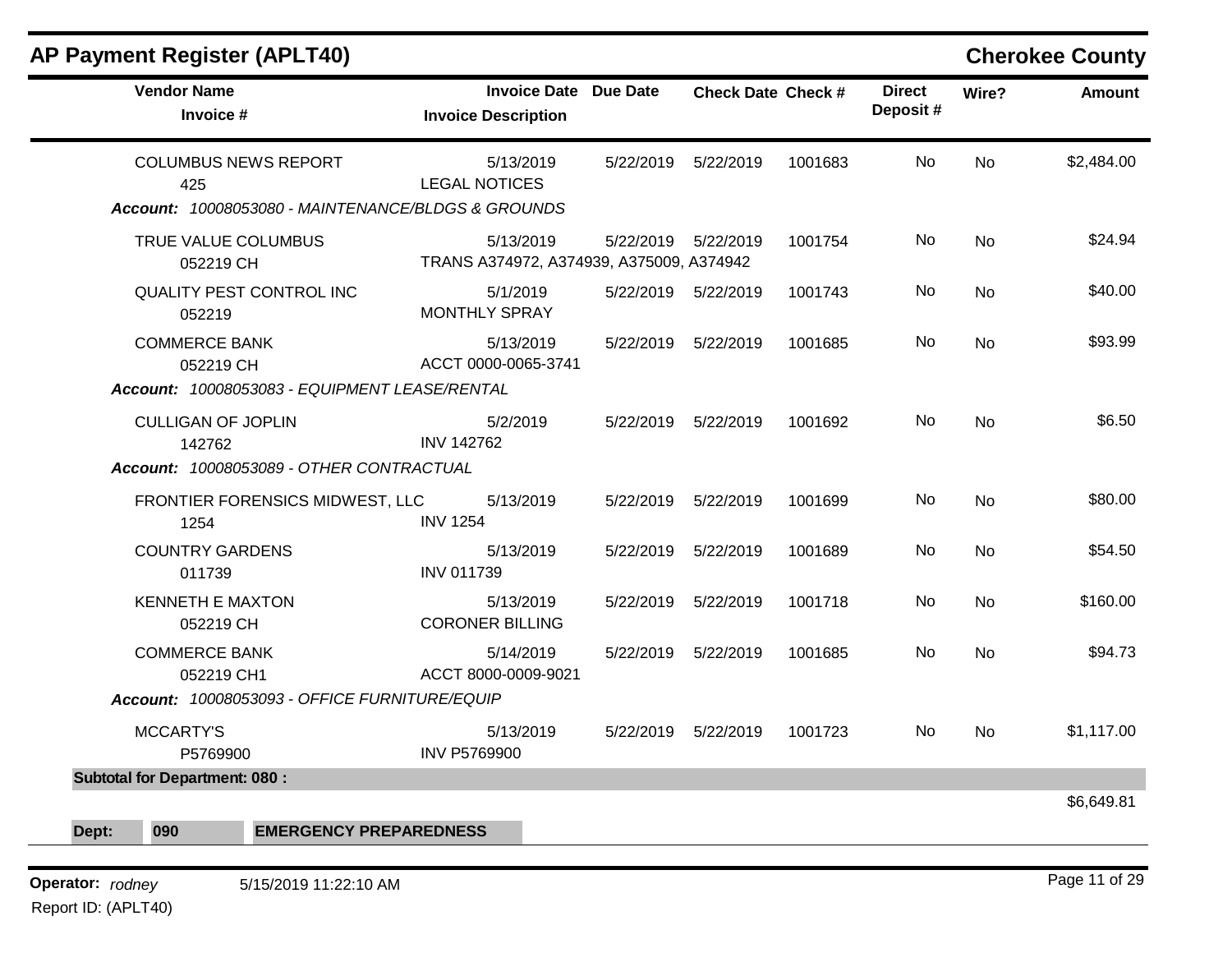| <b>AP Payment Register (APLT40)</b>                                               |                                                            |           |                           |         |                           |           | <b>Cherokee County</b> |
|-----------------------------------------------------------------------------------|------------------------------------------------------------|-----------|---------------------------|---------|---------------------------|-----------|------------------------|
| <b>Vendor Name</b><br>Invoice #                                                   | <b>Invoice Date Due Date</b><br><b>Invoice Description</b> |           | <b>Check Date Check #</b> |         | <b>Direct</b><br>Deposit# | Wire?     | <b>Amount</b>          |
| Account: 10009053072 - GAS, ELECTRIC, WATER                                       |                                                            |           |                           |         |                           |           |                        |
| HEARTLAND ELECTRIC COOPERATIVE INC<br>052219                                      | 5/13/2019<br>ACCT 50891200                                 | 5/22/2019 | 5/22/2019                 | 1001703 | No                        | <b>No</b> | \$48.30                |
| <b>WESTAR ENERGY</b><br>052219<br>Account: 10009053074 - TELEPHONE BILLS          | 5/13/2019<br>ACCT 2457329745                               |           | 5/22/2019    5/22/2019    | 1001761 | No                        | No        | \$32.72                |
| COLUMBUS TELEPHONE COMPANY<br>052219 CH                                           | 5/1/2019<br><b>ACCT 7577</b>                               |           | 5/22/2019    5/22/2019    | 1001684 | No                        | <b>No</b> | \$83.70                |
| Account: 10009053075 - DUES/SUBSCRIPTIONS<br>POSTMASTER GENERAL<br>052219         | 5/13/2019<br>PO BOX 143 YEARLY RENTAL                      | 5/22/2019 | 5/22/2019                 | 1001739 | No                        | No        | \$64.00                |
| <b>Subtotal for Department: 090:</b>                                              |                                                            |           |                           |         |                           |           |                        |
| 095<br>Dept:<br><b>HUMAN RESOURCE</b>                                             |                                                            |           |                           |         |                           |           | \$228.72               |
| Account: 10009553074 - TELEPHONE BILLS<br>COLUMBUS TELEPHONE COMPANY<br>052219 CH | 5/1/2019<br><b>ACCT 7577</b>                               |           | 5/22/2019    5/22/2019    | 1001684 | No.                       | No        | \$38.11                |
| <b>Subtotal for Department: 095:</b>                                              |                                                            |           |                           |         |                           |           |                        |
| 130<br><b>NOXIOUS WEED</b><br>Dept:                                               |                                                            |           |                           |         |                           |           | \$38.11                |
| Account: 10013053599 - GENERAL COUNTY BUSINESS                                    |                                                            |           |                           |         |                           |           |                        |
| CHEROKEE COUNTY EXTENSION COUNCIL<br>052219 REC 1                                 | 5/13/2019<br><b>COMM DONATIONS/DIGITAL SIGN</b>            | 5/22/2019 | 5/22/2019                 | 1001675 | No.                       | No        | \$750.00               |
| BABE RUTH BASEBALL & SOFTBALL TOURN 5/13/2019<br>052219 REC                       | <b>COMMISSIONERS DONATIONS</b>                             |           | 5/22/2019    5/22/2019    | 1001667 | No                        | No        | \$600.00               |
| <b>Subtotal for Department: 130:</b>                                              |                                                            |           |                           |         |                           |           |                        |
|                                                                                   |                                                            |           |                           |         |                           |           | \$1,350.00             |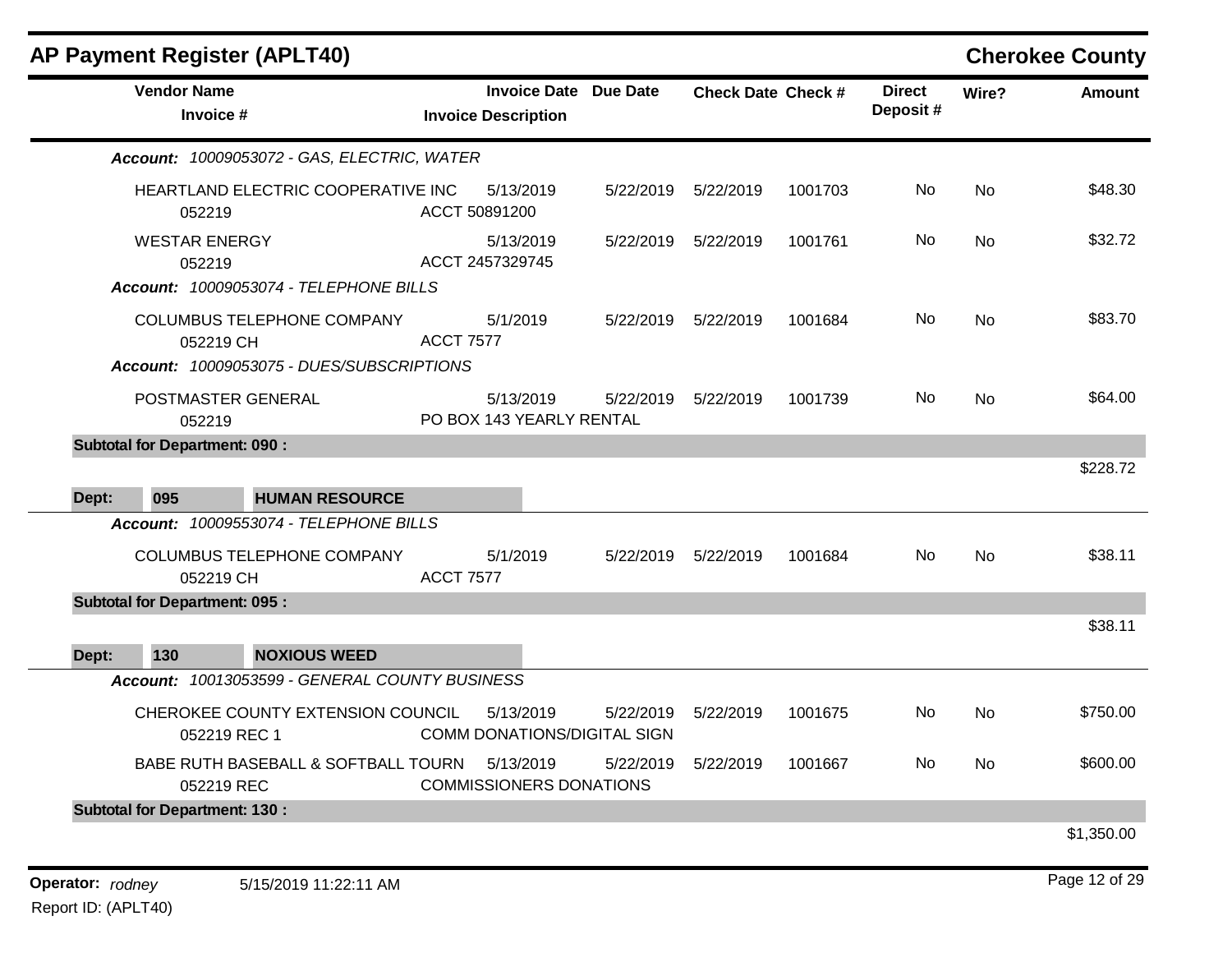|                     |                    |                                      | <b>AP Payment Register (APLT40)</b>                                    |                  |                                                            |           |                           |         |                           |           | <b>Cherokee County</b> |
|---------------------|--------------------|--------------------------------------|------------------------------------------------------------------------|------------------|------------------------------------------------------------|-----------|---------------------------|---------|---------------------------|-----------|------------------------|
|                     | <b>Vendor Name</b> | Invoice #                            |                                                                        |                  | <b>Invoice Date Due Date</b><br><b>Invoice Description</b> |           | <b>Check Date Check #</b> |         | <b>Direct</b><br>Deposit# | Wire?     | <b>Amount</b>          |
| Dept:               | 150                |                                      | <b>COMPUTER PROGRAMMING</b>                                            |                  |                                                            |           |                           |         |                           |           |                        |
|                     |                    |                                      | Account: 10015053074 - TELEPHONE BILLS                                 |                  |                                                            |           |                           |         |                           |           |                        |
|                     |                    | 052219 CH                            | COLUMBUS TELEPHONE COMPANY<br>Account: 10015053089 - OTHER CONTRACTUAL | <b>ACCT 7577</b> | 5/1/2019                                                   | 5/22/2019 | 5/22/2019                 | 1001684 | No                        | <b>No</b> | \$110.00               |
|                     | NEX-TECH           | 052219                               |                                                                        | ACCT 403167      | 5/13/2019                                                  | 5/22/2019 | 5/22/2019                 | 1001735 | No                        | <b>No</b> | \$2.50                 |
|                     |                    | <b>STRONGHOLD DATA</b><br>29563      |                                                                        | <b>INV 29563</b> | 5/1/2019                                                   | 5/22/2019 | 5/22/2019                 | 1001750 | No                        | No        | \$4,569.30             |
|                     |                    | <b>Subtotal for Department: 150:</b> |                                                                        |                  |                                                            |           |                           |         |                           |           | \$4,681.80             |
| Dept:               | 190                |                                      | 911 MAPPING                                                            |                  |                                                            |           |                           |         |                           |           |                        |
|                     |                    |                                      | Account: 10019053074 - TELEPHONE BILLS                                 |                  |                                                            |           |                           |         |                           |           |                        |
|                     |                    | 052219 CH                            | <b>COLUMBUS TELEPHONE COMPANY</b>                                      | <b>ACCT 7577</b> | 5/1/2019                                                   | 5/22/2019 | 5/22/2019                 | 1001684 | No                        | <b>No</b> | \$91.34                |
|                     |                    | <b>Subtotal for Department: 190:</b> |                                                                        |                  |                                                            |           |                           |         |                           |           |                        |
| Dept:               | 210                |                                      | <b>GIS INFO HANDLING SYSTEM</b>                                        |                  |                                                            |           |                           |         |                           |           | \$91.34                |
|                     |                    |                                      | Account: 10021053089 - OTHER CONTRACTUAL                               |                  |                                                            |           |                           |         |                           |           |                        |
|                     |                    | <b>RODNEY SANDERS</b><br>20190405    |                                                                        | INV 20190405     | 5/13/2019                                                  | 5/22/2019 | 5/22/2019                 | 1001747 | No                        | <b>No</b> | \$1,950.32             |
|                     |                    | <b>RODNEY SANDERS</b><br>20190405    |                                                                        |                  | 5/13/2019<br><b>CREDIT DUPLICATE PMT</b>                   | 5/22/2019 | 5/22/2019                 | 1001747 | No                        | <b>No</b> | (\$1,002.50)           |
|                     |                    | <b>Subtotal for Department: 210:</b> |                                                                        |                  |                                                            |           |                           |         |                           |           | \$947.82               |
| Dept:               | 330                |                                      | <b>DEPT OFFICE SUPPLY</b>                                              |                  |                                                            |           |                           |         |                           |           |                        |
|                     |                    |                                      | Account: 10033053623 - TREASURER OFFICE SUPPLY                         |                  |                                                            |           |                           |         |                           |           |                        |
| Operator: rodney    |                    |                                      | 5/15/2019 11:22:12 AM                                                  |                  |                                                            |           |                           |         |                           |           | Page 13 of 29          |
| Report ID: (APLT40) |                    |                                      |                                                                        |                  |                                                            |           |                           |         |                           |           |                        |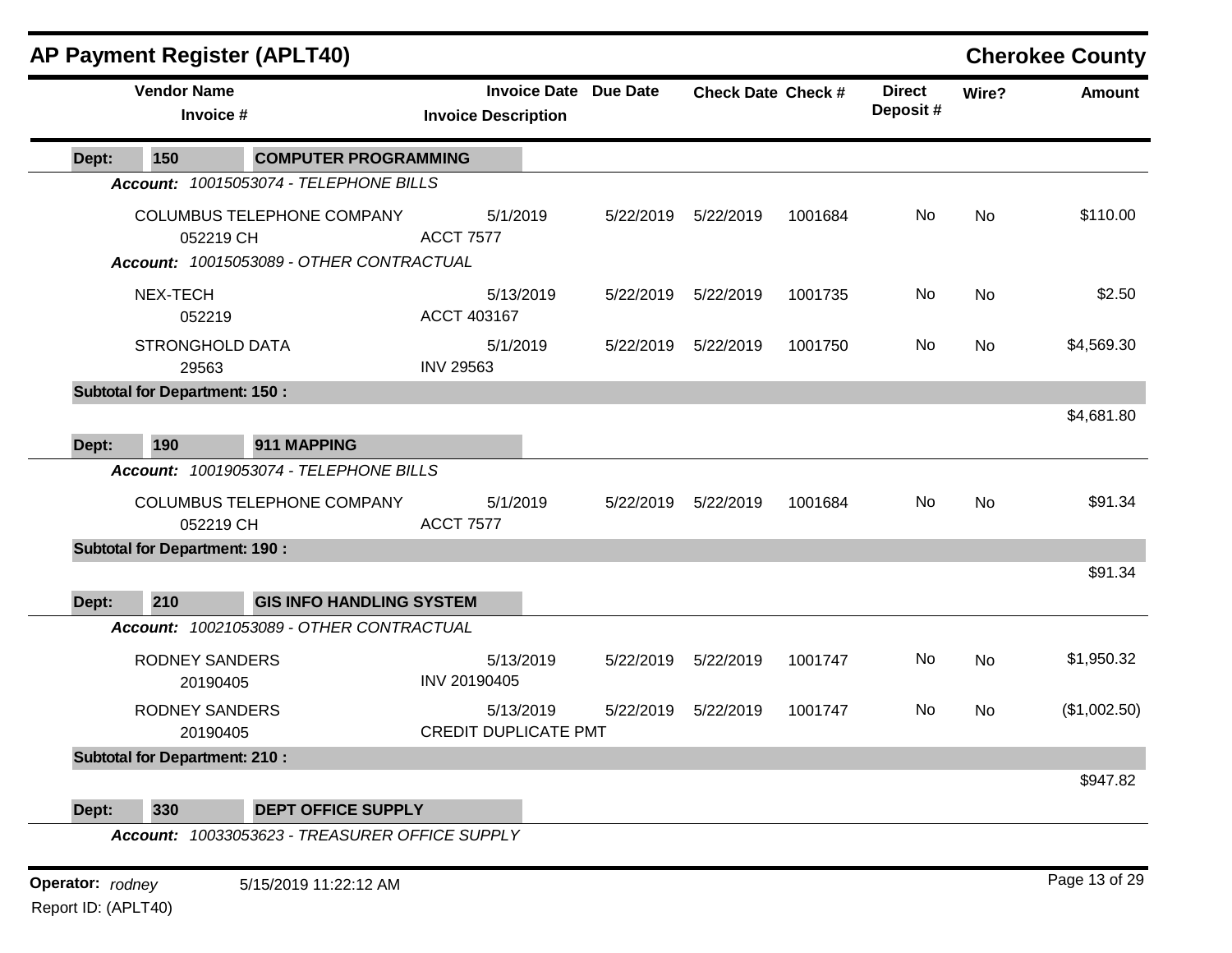| <b>Vendor Name</b><br><b>Invoice Date Due Date</b><br><b>Direct</b><br><b>Check Date Check #</b><br>Wire?<br>Deposit#<br>Invoice #<br><b>Invoice Description</b><br>No<br>ETTINGER'S OFFICE SUPPLY<br>5/13/2019<br><b>No</b><br>5/22/2019<br>5/22/2019<br>1001695<br>INV 5175830<br>5175830<br>Account: 10033053627 - 911 OFFICE SUPPLY<br>No<br>QUILL CORPORATION<br>5/13/2019<br>1001744<br><b>No</b><br>5/22/2019<br>5/22/2019<br><b>INV 7054649</b><br>7054649<br>QUILL CORPORATION<br>No<br>5/13/2019<br>5/22/2019<br>5/22/2019<br>1001744<br>No<br><b>INV 7057163</b><br>7057163<br><b>Subtotal for Department: 330:</b><br>500<br>Dept:<br><b>SOLID WASTE RECYCLING</b><br>Account: 10050053502 - SOLID WASTE EXPENSES<br>No.<br>SOUTHEAST KANSAS RECYCLING, INC<br>5/13/2019<br>5/22/2019<br>5/22/2019<br>1001749<br>No.<br><b>INV 042019A</b><br>042019A<br><b>Subtotal for Department: 500:</b><br><b>Subtotal for Fund: 100:</b><br>103<br><b>TECHNOLOGY FUND</b><br>Fund:<br>000<br><b>NON-DEPARTMENTAL</b><br>Dept:<br>Account: 10300053021 - PRINTING/OFFICE SUPPLIES<br>No<br><b>LOCKWOOD PRINTING</b><br>5/13/2019<br>5/22/2019<br>5/22/2019<br>1001722<br><b>No</b><br><b>INV 124210</b><br>124210<br>No<br>ETTINGER'S OFFICE SUPPLY<br>5/13/2019<br>5/22/2019<br>5/22/2019<br>1001695<br><b>No</b><br><b>INV 5166780</b><br>5166780<br><b>LOCKWOOD PRINTING</b><br>5/13/2019<br>No<br>5/22/2019<br>5/22/2019<br>1001722<br><b>No</b><br><b>INV 124209</b><br>124209 |  |  | <b>AP Payment Register (APLT40)</b> |  |  |            | <b>Cherokee County</b> |
|---------------------------------------------------------------------------------------------------------------------------------------------------------------------------------------------------------------------------------------------------------------------------------------------------------------------------------------------------------------------------------------------------------------------------------------------------------------------------------------------------------------------------------------------------------------------------------------------------------------------------------------------------------------------------------------------------------------------------------------------------------------------------------------------------------------------------------------------------------------------------------------------------------------------------------------------------------------------------------------------------------------------------------------------------------------------------------------------------------------------------------------------------------------------------------------------------------------------------------------------------------------------------------------------------------------------------------------------------------------------------------------------------------------------------------------------------------------------------------------|--|--|-------------------------------------|--|--|------------|------------------------|
|                                                                                                                                                                                                                                                                                                                                                                                                                                                                                                                                                                                                                                                                                                                                                                                                                                                                                                                                                                                                                                                                                                                                                                                                                                                                                                                                                                                                                                                                                       |  |  |                                     |  |  |            | <b>Amount</b>          |
|                                                                                                                                                                                                                                                                                                                                                                                                                                                                                                                                                                                                                                                                                                                                                                                                                                                                                                                                                                                                                                                                                                                                                                                                                                                                                                                                                                                                                                                                                       |  |  |                                     |  |  |            | \$69.98                |
|                                                                                                                                                                                                                                                                                                                                                                                                                                                                                                                                                                                                                                                                                                                                                                                                                                                                                                                                                                                                                                                                                                                                                                                                                                                                                                                                                                                                                                                                                       |  |  |                                     |  |  |            | \$116.44               |
|                                                                                                                                                                                                                                                                                                                                                                                                                                                                                                                                                                                                                                                                                                                                                                                                                                                                                                                                                                                                                                                                                                                                                                                                                                                                                                                                                                                                                                                                                       |  |  |                                     |  |  |            | \$30.72                |
|                                                                                                                                                                                                                                                                                                                                                                                                                                                                                                                                                                                                                                                                                                                                                                                                                                                                                                                                                                                                                                                                                                                                                                                                                                                                                                                                                                                                                                                                                       |  |  |                                     |  |  |            | \$217.14               |
|                                                                                                                                                                                                                                                                                                                                                                                                                                                                                                                                                                                                                                                                                                                                                                                                                                                                                                                                                                                                                                                                                                                                                                                                                                                                                                                                                                                                                                                                                       |  |  |                                     |  |  |            | \$1,100.00             |
|                                                                                                                                                                                                                                                                                                                                                                                                                                                                                                                                                                                                                                                                                                                                                                                                                                                                                                                                                                                                                                                                                                                                                                                                                                                                                                                                                                                                                                                                                       |  |  |                                     |  |  |            | \$1,100.00             |
|                                                                                                                                                                                                                                                                                                                                                                                                                                                                                                                                                                                                                                                                                                                                                                                                                                                                                                                                                                                                                                                                                                                                                                                                                                                                                                                                                                                                                                                                                       |  |  |                                     |  |  |            | \$51,525.79            |
|                                                                                                                                                                                                                                                                                                                                                                                                                                                                                                                                                                                                                                                                                                                                                                                                                                                                                                                                                                                                                                                                                                                                                                                                                                                                                                                                                                                                                                                                                       |  |  |                                     |  |  |            |                        |
|                                                                                                                                                                                                                                                                                                                                                                                                                                                                                                                                                                                                                                                                                                                                                                                                                                                                                                                                                                                                                                                                                                                                                                                                                                                                                                                                                                                                                                                                                       |  |  |                                     |  |  | \$1,000.51 |                        |
|                                                                                                                                                                                                                                                                                                                                                                                                                                                                                                                                                                                                                                                                                                                                                                                                                                                                                                                                                                                                                                                                                                                                                                                                                                                                                                                                                                                                                                                                                       |  |  |                                     |  |  | \$341.91   |                        |
|                                                                                                                                                                                                                                                                                                                                                                                                                                                                                                                                                                                                                                                                                                                                                                                                                                                                                                                                                                                                                                                                                                                                                                                                                                                                                                                                                                                                                                                                                       |  |  |                                     |  |  | \$1,258.16 |                        |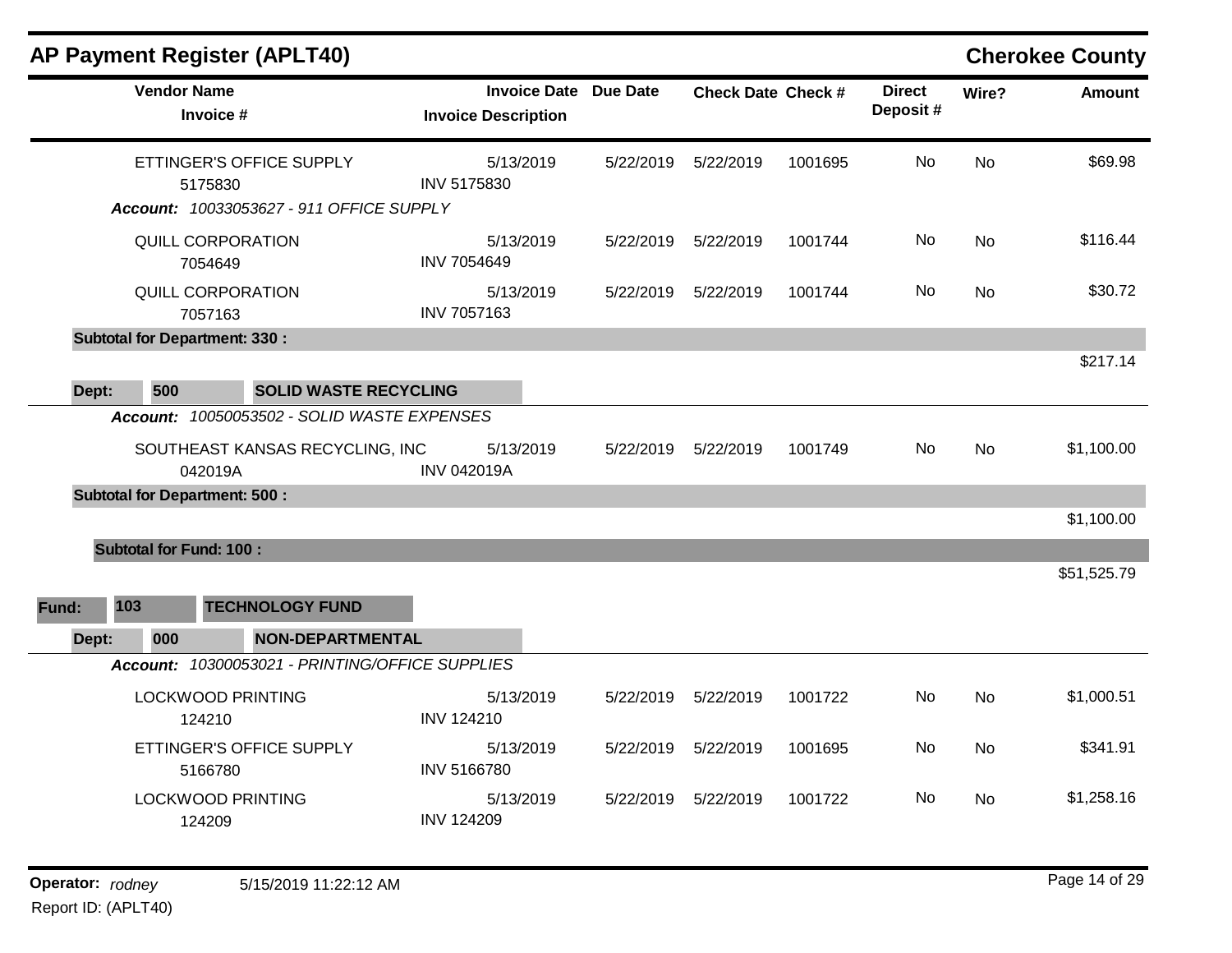| <b>AP Payment Register (APLT40)</b><br><b>Cherokee County</b> |                                |                                              |                              |  |                              |                           |         |                           |           |               |
|---------------------------------------------------------------|--------------------------------|----------------------------------------------|------------------------------|--|------------------------------|---------------------------|---------|---------------------------|-----------|---------------|
|                                                               |                                | <b>Vendor Name</b><br>Invoice #              | <b>Invoice Description</b>   |  | <b>Invoice Date Due Date</b> | <b>Check Date Check #</b> |         | <b>Direct</b><br>Deposit# | Wire?     | <b>Amount</b> |
|                                                               |                                | <b>Subtotal for Department: 000:</b>         |                              |  |                              |                           |         |                           |           |               |
|                                                               |                                |                                              |                              |  |                              |                           |         |                           |           | \$2,600.58    |
|                                                               | <b>Subtotal for Fund: 103:</b> |                                              |                              |  |                              |                           |         |                           |           | \$2,600.58    |
| Fund:                                                         | 110                            | <b>ROAD AND BRIDGE</b>                       |                              |  |                              |                           |         |                           |           |               |
| Dept:                                                         | 000                            | <b>NON-DEPARTMENTAL</b>                      |                              |  |                              |                           |         |                           |           |               |
|                                                               |                                | Account: 11000053031 - DIESEL FUEL           |                              |  |                              |                           |         |                           |           |               |
|                                                               |                                | MFA OIL - NEOSHO 1055<br>1141119 HWY         | 5/7/2019<br>INV #1141119     |  | 5/22/2019                    | 5/22/2019                 | 1001728 | No                        | <b>No</b> | \$636.10      |
|                                                               |                                | MFA OIL - NEOSHO 1055<br>1140929 HWY         | 5/7/2019<br>INV #1140929     |  | 5/22/2019                    | 5/22/2019                 | 1001728 | No                        | <b>No</b> | \$1,316.35    |
|                                                               |                                | NATALINIS AUTOMOTIVE<br>1140452 HWY          | 5/7/2019<br>INV #1140452     |  | 5/22/2019                    | 5/22/2019                 | 1001732 | No                        | <b>No</b> | \$408.29      |
|                                                               |                                | MFA OIL - NEOSHO 1055<br>1140930 HWY         | 5/7/2019<br>INV #1140930     |  | 5/22/2019                    | 5/22/2019                 | 1001728 | No                        | <b>No</b> | \$693.28      |
|                                                               |                                | Account: 11000053032 - OIL/GREASE            |                              |  |                              |                           |         |                           |           |               |
|                                                               |                                | FROST OIL COMPANY<br>0175567-IN HWY          | 4/26/2019<br>INV #0175567-IN |  | 5/22/2019                    | 5/22/2019                 | 1001700 | No                        | No        | \$191.37      |
|                                                               |                                | Account: 11000053033 - TIRES                 |                              |  |                              |                           |         |                           |           |               |
|                                                               |                                | PURCELL TIRE & RUBBER COMPANY<br>2630054 HWY | 5/13/2019<br>INV #2631154    |  | 5/22/2019                    | 5/22/2019                 | 1001742 | No                        | No        | \$434.00      |
|                                                               |                                | PURCELL TIRE & RUBBER COMPANY<br>2630924 HWY | 5/3/2019<br>INV #2630924     |  | 5/22/2019                    | 5/22/2019                 | 1001742 | No                        | <b>No</b> | \$1,386.00    |
|                                                               |                                | PURCELL TIRE & RUBBER COMPANY<br>2631155 HWY | 5/13/2019<br>INV #2631155    |  | 5/22/2019                    | 5/22/2019                 | 1001742 | No.                       | <b>No</b> | \$4,200.00    |
|                                                               |                                | Account: 11000053034 - ASPHALT               |                              |  |                              |                           |         |                           |           |               |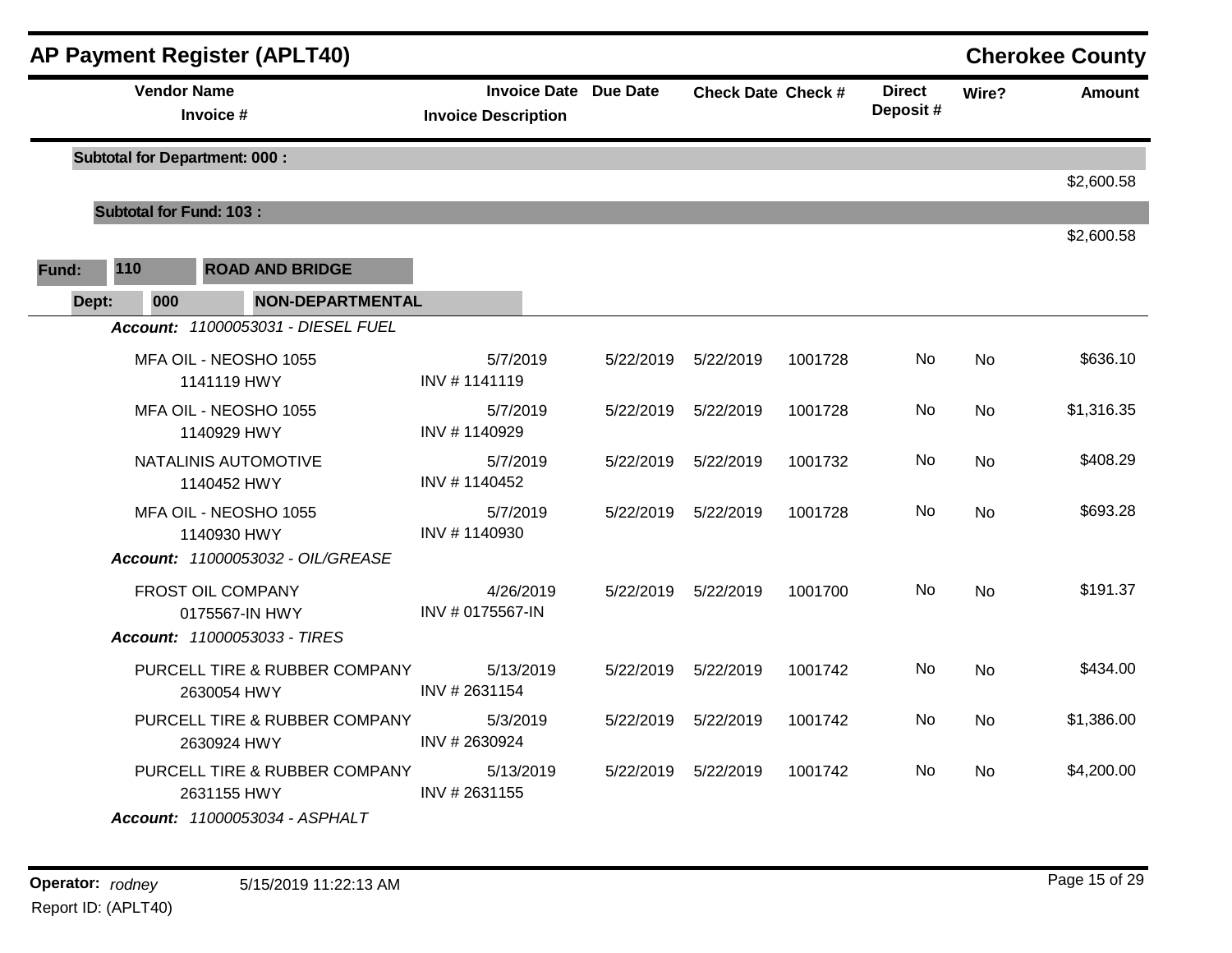| AP Payment Register (APLT40)                                                          |                                                     | <b>Cherokee County</b> |                           |         |                           |           |               |
|---------------------------------------------------------------------------------------|-----------------------------------------------------|------------------------|---------------------------|---------|---------------------------|-----------|---------------|
| <b>Vendor Name</b><br>Invoice #                                                       | Invoice Date Due Date<br><b>Invoice Description</b> |                        | <b>Check Date Check #</b> |         | <b>Direct</b><br>Deposit# | Wire?     | <b>Amount</b> |
| BLEVINS ASPHALT CONSTRUCTION CO INC<br>3297 HWY<br><b>Account: 11000053035 - ROCK</b> | 4/26/2019<br>INV #3297                              | 5/22/2019              | 5/22/2019                 | 1001669 | No                        | <b>No</b> | \$150.89      |
| MULBERRY LIMESTONE QUARRY CO<br>23063 HWY                                             | 4/30/2019<br>INV # 23063                            |                        | 5/22/2019    5/22/2019    | 1001730 | No                        | <b>No</b> | \$32,590.63   |
| MULBERRY LIMESTONE QUARRY CO<br>23161 HWY                                             | 5/6/2019<br>INV #23161                              | 5/22/2019              | 5/22/2019                 | 1001730 | No.                       | No        | \$629.76      |
| Account: 11000053037 - SIGNS/POSTS                                                    |                                                     |                        |                           |         |                           |           |               |
| NATIONAL SIGN CO INC<br>IN-189846 HWY                                                 | 5/9/2019<br>INV # IN-189846                         |                        | 5/22/2019    5/22/2019    | 1001734 | No                        | <b>No</b> | \$448.50      |
| Account: 11000053042 - BREAKROOM SUPPLIES                                             |                                                     |                        |                           |         |                           |           |               |
| CLEAN THE UNIFORM CO JOPLIN<br>20062396 HWY                                           | 5/6/2019<br>INV #20062396                           | 5/22/2019              | 5/22/2019                 | 1001682 | No.                       | <b>No</b> | \$73.00       |
| <b>CLEAN THE UNIFORM CO JOPLIN</b><br>20060890 HWY                                    | 4/29/2019<br>INV # 20060890                         | 5/22/2019              | 5/22/2019                 | 1001682 | No.                       | No.       | \$1.27        |
| APPLEMARKET<br>3607053 HWY                                                            | 5/6/2019<br>INV #3607053                            | 5/22/2019              | 5/22/2019                 | 1001663 | No                        | <b>No</b> | \$5.58        |
| Account: 11000053073 - TRANSPORTATION                                                 |                                                     |                        |                           |         |                           |           |               |
| R NEAL ANDERSON<br>MAY 2019                                                           | 5/13/2019<br><b>MILEAGE</b>                         |                        | 5/22/2019    5/22/2019    | 1001745 | No.                       | <b>No</b> | \$293.00      |
| Account: 11000053074 - UTILITIES/TELEPHONE BILLS                                      |                                                     |                        |                           |         |                           |           |               |
| COLUMBUS TELEPHONE COMPANY<br>2586 HWY                                                | 5/1/2019<br>ACCT # 2586                             | 5/22/2019              | 5/22/2019                 | 1001684 | No                        | <b>No</b> | \$217.20      |
| <b>KANSAS GAS SERVICE</b><br>510148149119141118 HWY                                   | 5/6/2019<br>ACCT #510148149119141118                | 5/22/2019              | 5/22/2019                 | 1001714 | No.                       | No.       | \$625.77      |
| <b>CITY OF COLUMBUS</b><br>5-1-19 ACCT # 08-88010-00                                  | 5/2/2019<br>ACCT # 08-88010-00                      | 5/22/2019              | 5/22/2019                 | 1001678 | No.                       | No.       | \$110.00      |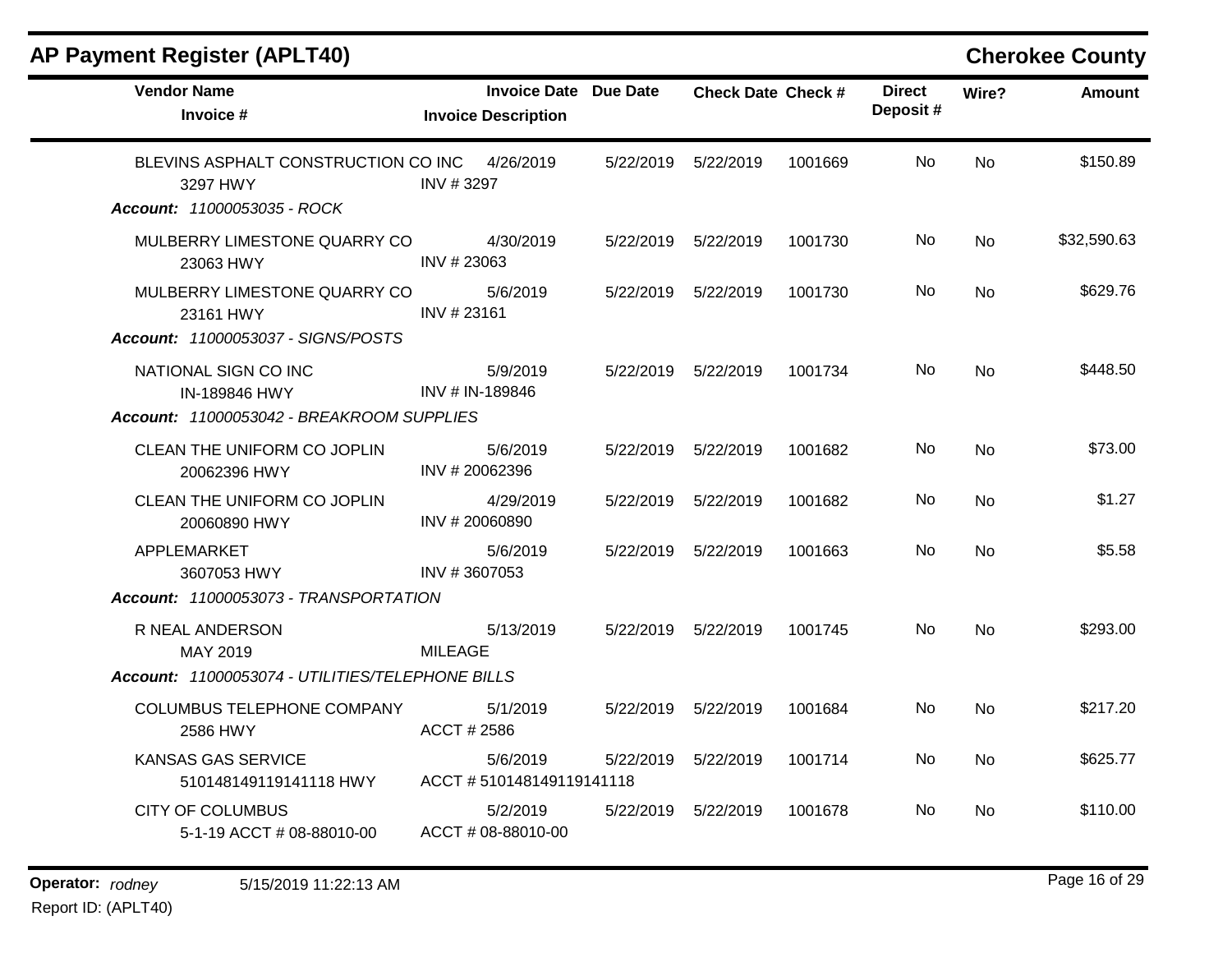| <b>AP Payment Register (APLT40)</b>                                                |                                                            |           |                           |         |                           |           | <b>Cherokee County</b> |
|------------------------------------------------------------------------------------|------------------------------------------------------------|-----------|---------------------------|---------|---------------------------|-----------|------------------------|
| <b>Vendor Name</b><br>Invoice #                                                    | <b>Invoice Date Due Date</b><br><b>Invoice Description</b> |           | <b>Check Date Check #</b> |         | <b>Direct</b><br>Deposit# | Wire?     | <b>Amount</b>          |
| <b>US CELLULAR</b><br>0305926940 HWY<br>Account: 11000053079 - MACHINERY/EQUIPMENT | 4/20/2019<br>INV #0305926940                               |           | 5/22/2019    5/22/2019    | 1001756 | <b>No</b>                 | <b>No</b> | \$41.86                |
| NATALINIS AUTOMOTIVE<br>701932 HWY                                                 | 5/7/2019<br>INV #701932                                    |           | 5/22/2019 5/22/2019       | 1001732 | No                        | <b>No</b> | \$1.80                 |
| NATALINIS AUTOMOTIVE<br>701556 HWY                                                 | 5/3/2019<br>INV #701556                                    |           | 5/22/2019    5/22/2019    | 1001732 | No                        | No.       | (\$36.50)              |
| NATALINIS AUTOMOTIVE<br>702042 HWY                                                 | 5/13/2019<br>INV #702042                                   |           | 5/22/2019    5/22/2019    | 1001731 | No                        | <b>No</b> | \$8.20                 |
| NATALINIS AUTOMOTIVE<br>701989 HWY                                                 | 5/8/2019<br>INV #701989                                    |           | 5/22/2019    5/22/2019    | 1001732 | No                        | <b>No</b> | \$75.72                |
| NATALINIS AUTOMOTIVE<br>701922 HWY                                                 | 5/7/2019<br>INV #701922                                    | 5/22/2019 | 5/22/2019                 | 1001732 | No                        | <b>No</b> | \$86.08                |
| NATALINIS AUTOMOTIVE<br>701865 HWY                                                 | 5/7/2019<br>INV #701865                                    | 5/22/2019 | 5/22/2019                 | 1001732 | No                        | <b>No</b> | \$17.50                |
| NATALINIS AUTOMOTIVE<br>701605 HWY                                                 | 5/3/2019<br>INV #701605                                    |           | 5/22/2019    5/22/2019    | 1001732 | No.                       | <b>No</b> | \$8.84                 |
| NATALINIS AUTOMOTIVE<br>701553 HWY                                                 | 5/3/2019<br>INV #701553                                    | 5/22/2019 | 5/22/2019                 | 1001732 | No                        | <b>No</b> | \$95.80                |
| NATALINIS AUTOMOTIVE<br>701509 HWY                                                 | 5/2/2019<br>INV #701509                                    | 5/22/2019 | 5/22/2019                 | 1001732 | No                        | <b>No</b> | \$42.52                |
| NATALINIS AUTOMOTIVE<br>701234 HWY                                                 | 4/30/2019<br>INV #701234                                   |           | 5/22/2019    5/22/2019    | 1001732 | No                        | <b>No</b> | \$158.30               |
| <b>KMI METALS</b><br>60923 HWY                                                     | 5/8/2019<br>INV #60923                                     | 5/22/2019 | 5/22/2019                 | 1001720 | No.                       | <b>No</b> | \$290.10               |
| JOPLIN FREIGHTLINER SALES INC<br>56135306 HWY                                      | 5/7/2019<br>INV #56135306                                  | 5/22/2019 | 5/22/2019                 | 1001711 | No                        | <b>No</b> | \$101.55               |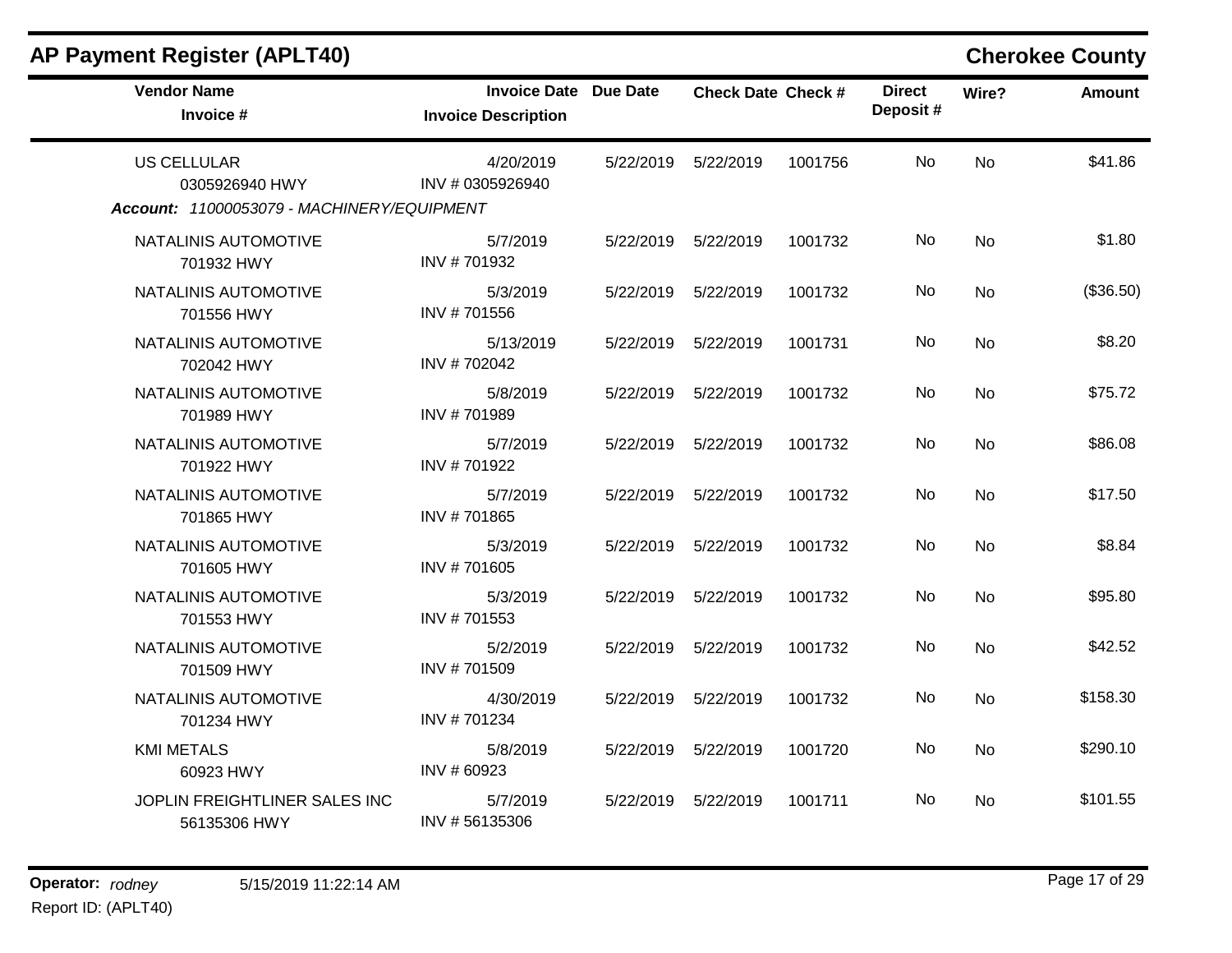| <b>Vendor Name</b><br>Invoice #                         | Invoice Date Due Date<br><b>Invoice Description</b> |           | <b>Check Date Check #</b> |         | <b>Direct</b><br>Deposit# | Wire?     | <b>Amount</b> |
|---------------------------------------------------------|-----------------------------------------------------|-----------|---------------------------|---------|---------------------------|-----------|---------------|
| NATALINIS AUTOMOTIVE<br>701761 HWY                      | 5/6/2019<br>INV #701761                             | 5/22/2019 | 5/22/2019                 | 1001732 | No                        | <b>No</b> | \$59.76       |
| NATALINIS AUTOMOTIVE<br>702339 HWY                      | 5/13/2019<br>INV #702339                            |           | 5/22/2019    5/22/2019    | 1001731 | No                        | <b>No</b> | \$48.64       |
| JOHN FABICK TRACTOR CO<br>PIJ00364145 HWY               | 5/13/2019<br>INV # PIJ00364145                      | 5/22/2019 | 5/22/2019                 | 1001710 | No.                       | <b>No</b> | \$189.70      |
| JOHN FABICK TRACTOR CO<br>PIJ00363489 HWY               | 5/3/2019<br>INV # PIJ00363489                       | 5/22/2019 | 5/22/2019                 | 1001710 | No                        | <b>No</b> | \$156.06      |
| JOHN FABICK TRACTOR CO<br>PIJ00363488 HWY               | 5/3/2019<br>INV # PIJ00363488                       | 5/22/2019 | 5/22/2019                 | 1001710 | No.                       | <b>No</b> | \$228.85      |
| LAMBERT TRACTOR & MACHINERY SALES<br><b>LAMBERT MAY</b> | 5/13/2019<br><b>PARTS</b>                           | 5/22/2019 | 5/22/2019                 | 1001721 | No                        | <b>No</b> | \$2,269.78    |
| <b>POWERPLAN</b><br>87002-40937 HWY                     | 5/2/2019<br>ACT #8700240937                         | 5/22/2019 | 5/22/2019                 | 1001740 | No                        | <b>No</b> | \$449.64      |
| <b>CALLS SERVICE</b><br>79748 hwy                       | 4/25/2019<br>INV #79748                             | 5/22/2019 | 5/22/2019                 | 1001670 | No.                       | <b>No</b> | \$263.00      |
| NATALINIS AUTOMOTIVE<br>702151 HWY                      | 5/13/2019<br>INV #702151                            | 5/22/2019 | 5/22/2019                 | 1001731 | No.                       | <b>No</b> | \$12.28       |
| NATALINIS AUTOMOTIVE<br>702474 HWY                      | 5/13/2019<br>INV #702474                            | 5/22/2019 | 5/22/2019                 | 1001731 | No.                       | <b>No</b> | \$14.76       |
| NATALINIS AUTOMOTIVE<br>702064 HWY                      | 5/13/2019<br>INV #702064                            | 5/22/2019 | 5/22/2019                 | 1001731 | No                        | <b>No</b> | \$31.39       |
| NATALINIS AUTOMOTIVE<br>702313 HWY                      | 5/10/2019<br>INV #702313                            | 5/22/2019 | 5/22/2019                 | 1001731 | No.                       | <b>No</b> | \$87.37       |
| NATALINIS AUTOMOTIVE<br>702261 HWY                      | 5/13/2019<br>INV #702261                            | 5/22/2019 | 5/22/2019                 | 1001731 | No                        | <b>No</b> | \$1.62        |
| NATALINIS AUTOMOTIVE<br>702244 HWY                      | 5/10/2019<br>INV #702244                            | 5/22/2019 | 5/22/2019                 | 1001731 | No.                       | No.       | \$23.02       |

### **AP Payment Register (APLT40) Cherokee County**

**Operator:** rodney 5/15/2019 11:22:14 AM *Page 18 of 29 Page 18 of 29* Report ID: (APLT40)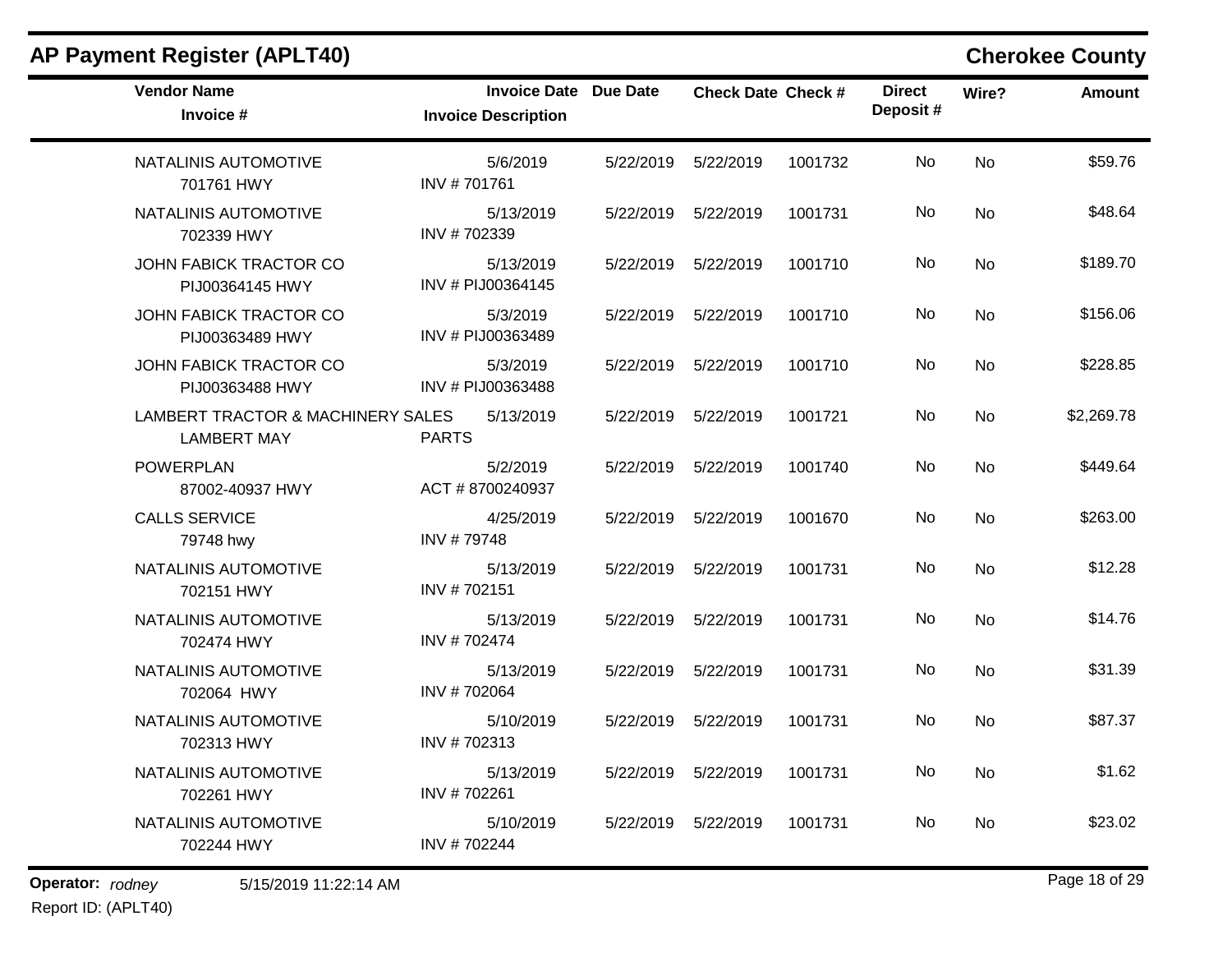| <b>Vendor Name</b><br>Invoice #                      | <b>Invoice Date Due Date</b><br><b>Invoice Description</b> |           | <b>Check Date Check #</b> |         | <b>Direct</b><br>Deposit# | Wire?     | <b>Amount</b> |
|------------------------------------------------------|------------------------------------------------------------|-----------|---------------------------|---------|---------------------------|-----------|---------------|
| NATALINIS AUTOMOTIVE<br>701229 HWY                   | 4/30/2019<br>INV #701229                                   | 5/22/2019 | 5/22/2019                 | 1001732 | No.                       | <b>No</b> | \$69.49       |
| NATALINIS AUTOMOTIVE<br>702188 HWY                   | 5/13/2019<br>INV#702188                                    |           | 5/22/2019    5/22/2019    | 1001731 | No.                       | <b>No</b> | \$8.58        |
| JOPLIN FREIGHTLINER SALES INC<br>56063506 HWY        | 4/30/2019<br>INV #56063506                                 |           | 5/22/2019    5/22/2019    | 1001711 | No.                       | <b>No</b> | \$168.37      |
| NATALINIS AUTOMOTIVE<br>702558 HWY                   | 5/13/2019<br>INV #702558                                   | 5/22/2019 | 5/22/2019                 | 1001731 | No.                       | <b>No</b> | \$184.52      |
| JOPLIN FREIGHTLINER SALES INC<br>56049806 HWY        | 4/19/2019<br>INV #56049806                                 |           | 5/22/2019 5/22/2019       | 1001711 | No.                       | <b>No</b> | \$57.66       |
| JENKINS DIESEL POWER INC<br>X101003028 HWY           | 4/18/2019<br>INV # X101003028                              |           | 5/22/2019    5/22/2019    | 1001708 | No                        | <b>No</b> | \$76.95       |
| <b>POWERPLAN</b><br>1151880 HWY                      | 5/6/2019<br>INV #1151880                                   |           | 5/22/2019    5/22/2019    | 1001740 | No                        | <b>No</b> | \$93.59       |
| <b>B-3 CONSTRUCTION INC</b><br>138248 HWY            | 5/6/2019<br>INV #138248, 138247, 138241, 138242            |           | 5/22/2019    5/22/2019    | 1001666 | No                        | <b>No</b> | \$95.80       |
| <b>JAY HATFIELD CHEVROLET</b><br>16516 HWY           | 5/8/2019<br>INV #16516                                     |           | 5/22/2019    5/22/2019    | 1001707 | No                        | <b>No</b> | \$153.69      |
| SAFETY FIRST SUPPLY CO LLC<br>19-51086 HWY           | 5/13/2019<br>INV #19-51086                                 |           | 5/22/2019    5/22/2019    | 1001748 | No.                       | <b>No</b> | \$33.75       |
| NATALINIS AUTOMOTIVE<br>701267 HWY                   | 4/30/2019<br>INV#701267                                    | 5/22/2019 | 5/22/2019                 | 1001732 | No.                       | <b>No</b> | \$55.25       |
| <b>HERITAGE TRACTOR</b><br>10307741 HWY              | 4/24/2019<br>INV #10307741                                 |           | 5/22/2019    5/22/2019    | 1001706 | No.                       | <b>No</b> | \$124.57      |
| <b>FLEETPRIDE</b><br>24764478 HWY                    | 4/11/2019<br>INV # 24764478                                | 5/22/2019 | 5/22/2019                 | 1001698 | No                        | <b>No</b> | \$98.64       |
| <b>FARMERS COOPERATIVE ASSOCIATION</b><br>250787 HWY | 5/9/2019<br>INV #250787                                    | 5/22/2019 | 5/22/2019                 | 1001696 | No.                       | No.       | \$7.77        |

# **AP Payment Register (APLT40) Cherokee County**

### **Operator:** rodney 5/15/2019 11:22:15 AM *Page 19 of 29 Page 19 of 29* Report ID: (APLT40)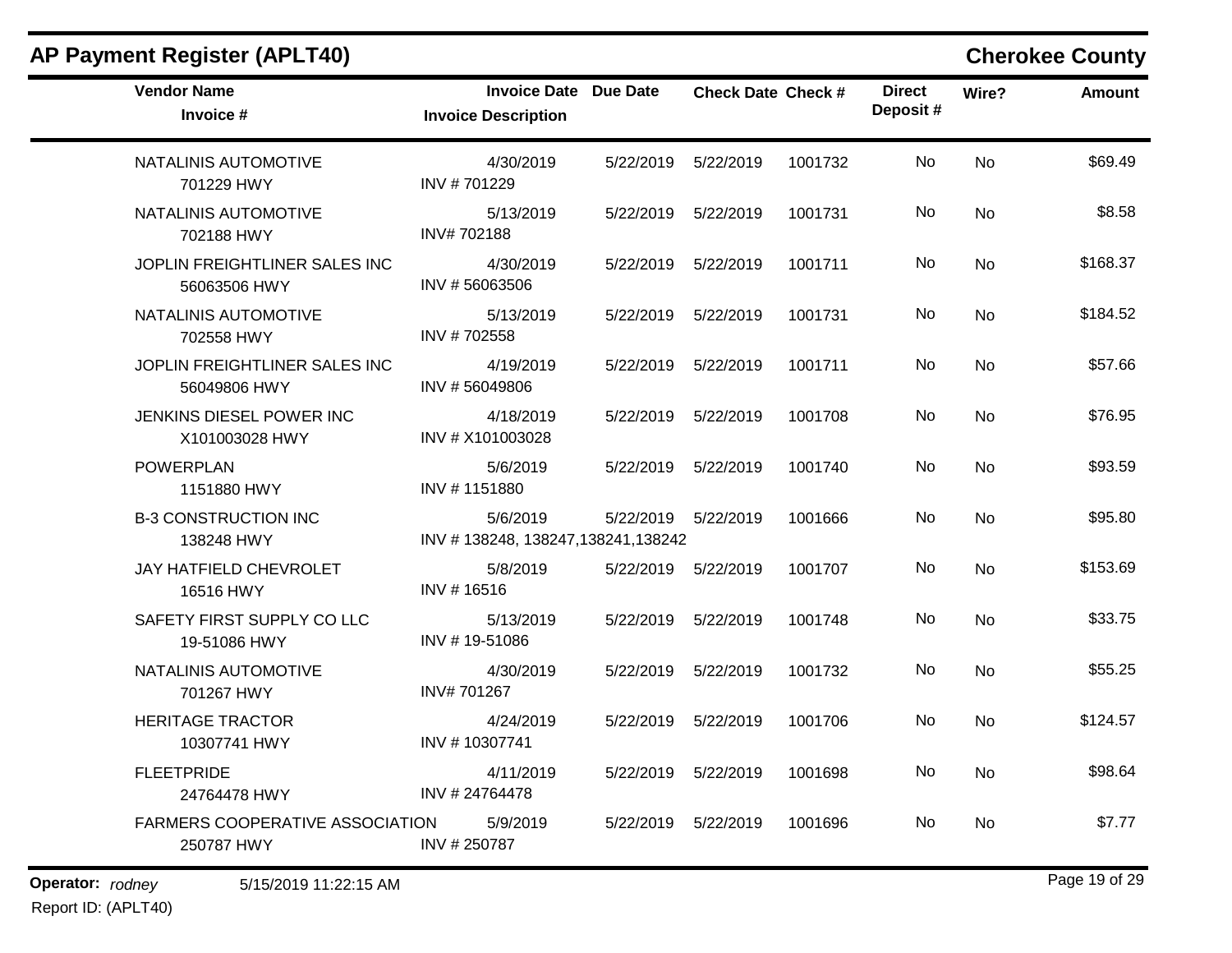|                 | AP Payment Register (APLT40)                                                        |                         |                                                            |           |                           |         |                           |           |               |
|-----------------|-------------------------------------------------------------------------------------|-------------------------|------------------------------------------------------------|-----------|---------------------------|---------|---------------------------|-----------|---------------|
|                 | <b>Vendor Name</b><br>Invoice #                                                     |                         | <b>Invoice Date Due Date</b><br><b>Invoice Description</b> |           | <b>Check Date Check #</b> |         | <b>Direct</b><br>Deposit# | Wire?     | <b>Amount</b> |
| <b>KIRKLAND</b> | 367590 HWY<br>Account: 11000053238 - ASPHALT - DISTRICT #1                          |                         | 5/1/2019<br>INV #127.60                                    | 5/22/2019 | 5/22/2019                 | 1001719 | <b>No</b>                 | <b>No</b> | \$127.60      |
|                 | <b>TEETER'S PAVING</b><br>1979 Myra<br>Account: 11000053240 - ASPHALT - DISTRICT #3 |                         | 5/8/2019<br>INV #1979                                      | 5/22/2019 | 5/22/2019                 | 1001752 | No                        | <b>No</b> | \$5,473.70    |
|                 | <b>TEETER'S PAVING</b><br>1978 MOATES                                               |                         | 5/7/2019<br>INV #1978                                      | 5/22/2019 | 5/22/2019                 | 1001752 | No                        | <b>No</b> | \$6,523.20    |
|                 | <b>Subtotal for Department: 000:</b>                                                |                         |                                                            |           |                           |         |                           |           |               |
|                 |                                                                                     |                         |                                                            |           |                           |         |                           |           | \$62,491.76   |
|                 | <b>Subtotal for Fund: 110:</b>                                                      |                         |                                                            |           |                           |         |                           |           | \$62,491.76   |
| 130<br>Fund:    | <b>NOXIOUS WEED</b>                                                                 |                         |                                                            |           |                           |         |                           |           |               |
| Dept:<br>000    |                                                                                     | <b>NON-DEPARTMENTAL</b> |                                                            |           |                           |         |                           |           |               |
|                 | <b>Account: 13000053029 - MISC SUPPLIES</b>                                         |                         |                                                            |           |                           |         |                           |           |               |
|                 | <b>COMMERCE BANK</b><br>052219 NOX                                                  |                         | 5/13/2019<br>ACCT 0000-6648-3165                           | 5/22/2019 | 5/22/2019                 | 1001685 | No                        | No        | \$108.99      |
|                 | Account: 13000053074 - TELEPHONE BILLS<br>COLUMBUS TELEPHONE COMPANY<br>052219      |                         | 5/1/2019<br><b>ACCT 2293</b>                               | 5/22/2019 | 5/22/2019                 | 1001684 | <b>No</b>                 | <b>No</b> | \$110.05      |
|                 | <b>Subtotal for Department: 000:</b>                                                |                         |                                                            |           |                           |         |                           |           |               |
|                 |                                                                                     |                         |                                                            |           |                           |         |                           |           | \$219.04      |
|                 | <b>Subtotal for Fund: 130:</b>                                                      |                         |                                                            |           |                           |         |                           |           | \$219.04      |
|                 | <b>HEALTH</b>                                                                       |                         |                                                            |           |                           |         |                           |           |               |
| 140<br>Fund:    |                                                                                     |                         |                                                            |           |                           |         |                           |           |               |
| 000<br>Dept:    |                                                                                     | <b>NON-DEPARTMENTAL</b> |                                                            |           |                           |         |                           |           |               |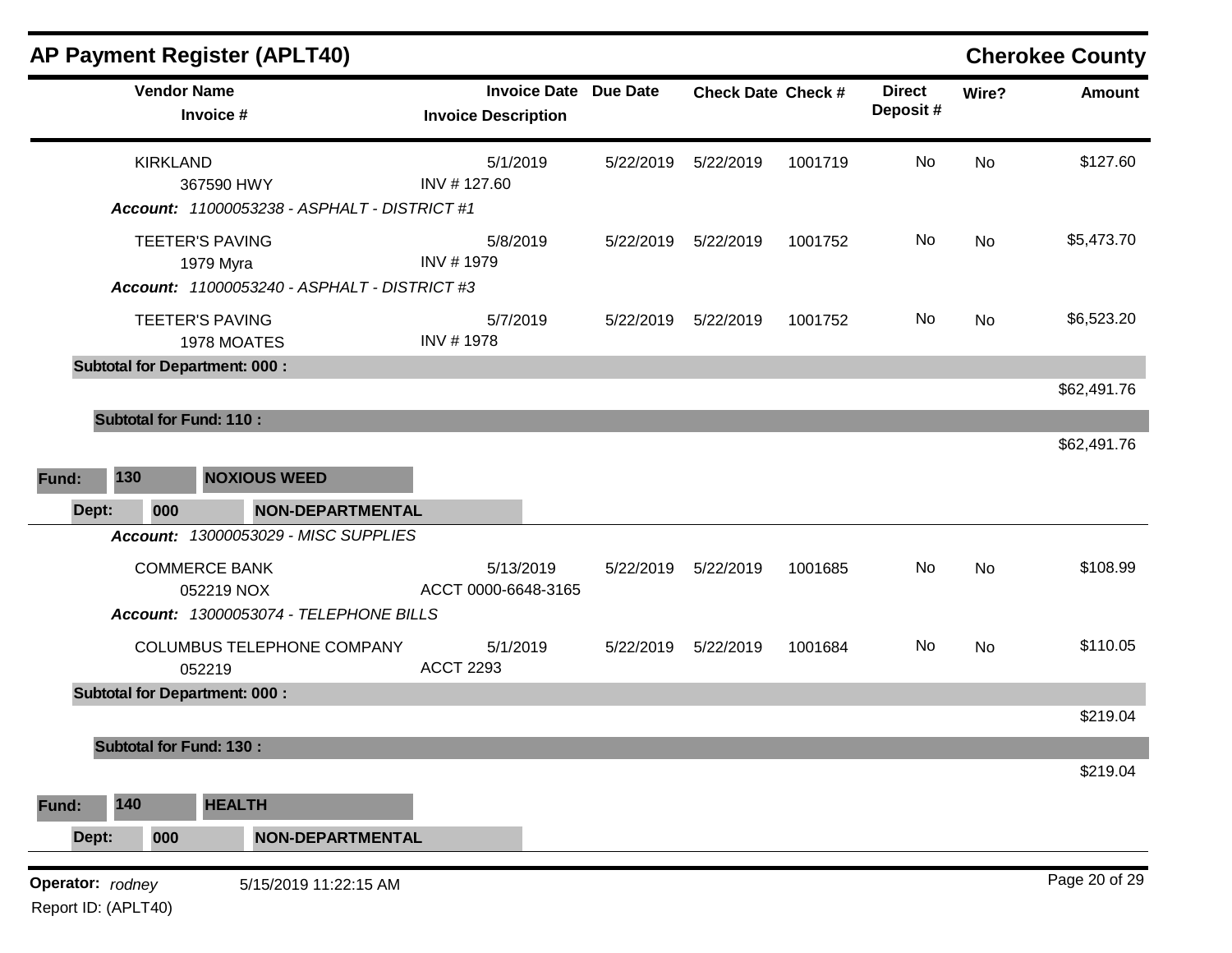| <b>AP Payment Register (APLT40)</b>                                                  |                                                            |           |                           |         |                           |           |          |  |  |
|--------------------------------------------------------------------------------------|------------------------------------------------------------|-----------|---------------------------|---------|---------------------------|-----------|----------|--|--|
| <b>Vendor Name</b><br>Invoice #                                                      | <b>Invoice Date Due Date</b><br><b>Invoice Description</b> |           | <b>Check Date Check #</b> |         | <b>Direct</b><br>Deposit# | Wire?     | Amount   |  |  |
| Account: 14000053021 - PRINTING/OFFICE SUPPLIES                                      |                                                            |           |                           |         |                           |           |          |  |  |
| <b>CHASE CARD SERVICES</b><br>052219                                                 | 5/13/2019<br>ACCT 4246311970005747                         |           | 5/22/2019    5/22/2019    | 1001674 | No.                       | No.       | \$109.00 |  |  |
| <b>QUILL CORPORATION</b><br>6769949                                                  | 5/13/2019<br>INV 6769949                                   | 5/22/2019 | 5/22/2019                 | 1001744 | No                        | No.       | \$16.99  |  |  |
| QUILL CORPORATION<br>6776174<br>Account: 14000053022 - EMPLOYEE UNIFORMS/ACCESSORIES | 5/13/2019<br><b>INV 6776174</b>                            |           | 5/22/2019    5/22/2019    | 1001744 | No                        | No.       | \$134.02 |  |  |
| <b>CHASE CARD SERVICES</b><br>052219<br>Account: 14000053025 - PARTS/VEHICLE REPAIRS | 5/13/2019<br>ACCT 4246311970005747                         | 5/22/2019 | 5/22/2019                 | 1001674 | No.                       | <b>No</b> | \$68.92  |  |  |
| <b>WEX BANK</b><br>59027875<br>Account: 14000053043 - HEALTH DEPT MED SUPPLIES       | 5/13/2019<br>INV 59027875                                  |           | 5/22/2019 5/22/2019       | 1001762 | No.                       | No.       | \$231.38 |  |  |
| <b>HEMOCUE INC</b><br>1349322                                                        | 5/13/2019<br>ORDER 1349322                                 | 5/22/2019 | 5/22/2019                 | 1001704 | No                        | <b>No</b> | \$539.00 |  |  |
| <b>KDHE</b><br>5788                                                                  | 5/13/2019<br><b>ORDER 5788</b>                             |           | 5/22/2019    5/22/2019    | 1001717 | No.                       | No.       | \$58.00  |  |  |
| <b>HEMOCUE INC</b><br>1349224<br>Account: 14000053072 - GAS, ELECTRIC, WATER/PHONE   | 5/13/2019<br>ORDER 1349224                                 |           | 5/22/2019    5/22/2019    | 1001704 | No.                       | <b>No</b> | \$204.00 |  |  |
| <b>CITY OF COLUMBUS</b><br>052219 HE                                                 | 5/13/2019<br>ACCT 07-17240-00                              |           | 5/22/2019    5/22/2019    | 1001679 | No                        | No.       | \$55.00  |  |  |
| COLUMBUS TELEPHONE COMPANY<br>052219 HE                                              | 5/13/2019<br><b>ACCT 2060</b>                              |           | 5/22/2019    5/22/2019    | 1001684 | No                        | No.       | \$385.55 |  |  |
| KANSAS GAS SERVICE<br>052219 HE                                                      | 5/13/2019<br>ACCT 510080477 1188672 27                     | 5/22/2019 | 5/22/2019                 | 1001714 | No.                       | <b>No</b> | \$139.08 |  |  |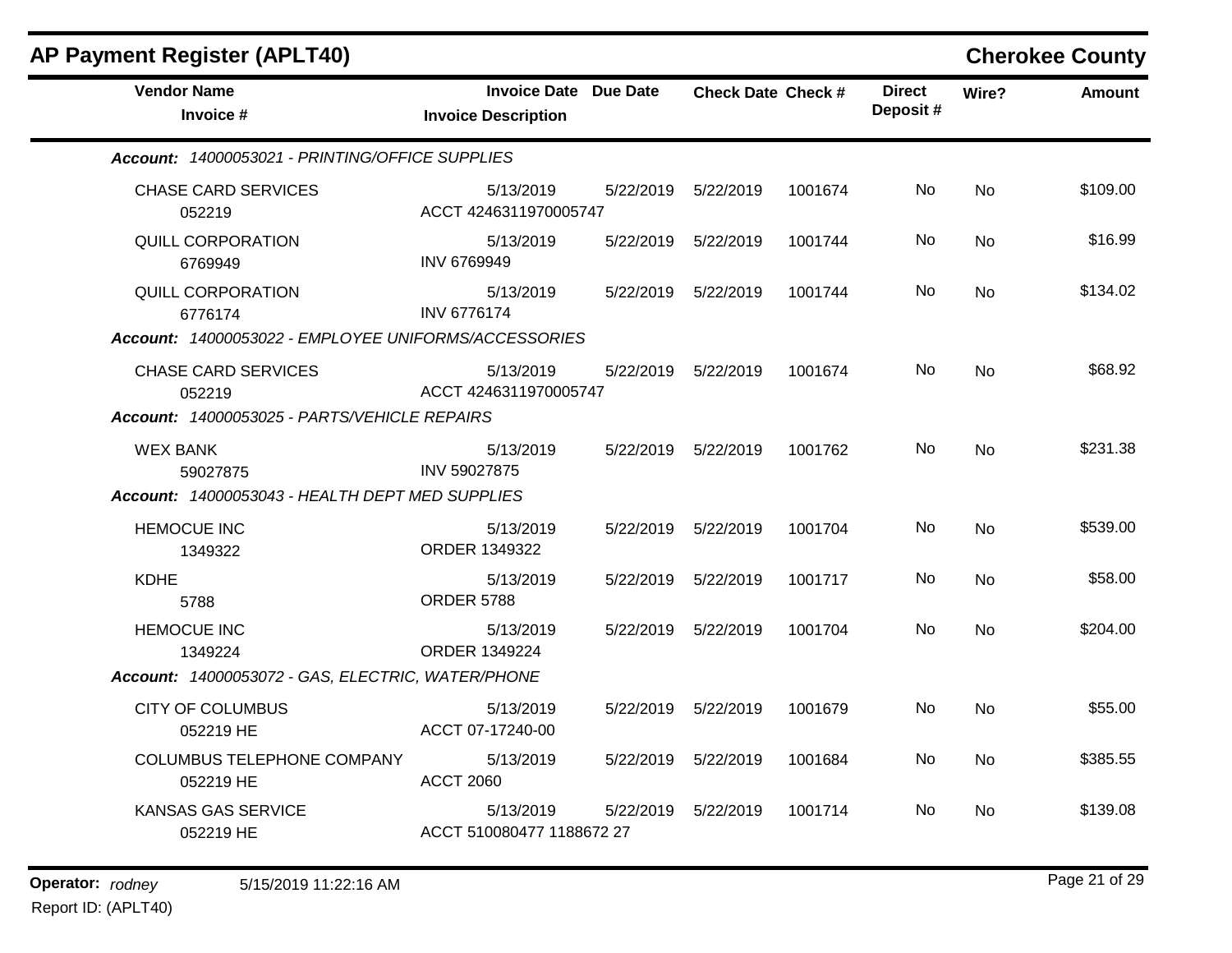|                  |                                | <b>AP Payment Register (APLT40)</b>                                                            |                                                            |           |                           |         |                           |           | <b>Cherokee County</b> |
|------------------|--------------------------------|------------------------------------------------------------------------------------------------|------------------------------------------------------------|-----------|---------------------------|---------|---------------------------|-----------|------------------------|
|                  | <b>Vendor Name</b>             | Invoice #                                                                                      | <b>Invoice Date Due Date</b><br><b>Invoice Description</b> |           | <b>Check Date Check #</b> |         | <b>Direct</b><br>Deposit# | Wire?     | <b>Amount</b>          |
|                  |                                | <b>COLUMBUS TELEPHONE COMPANY</b><br>052219 HE1<br><b>Account: 14000053073 - MEETING COSTS</b> | 5/13/2019<br><b>ACCT 2311</b>                              | 5/22/2019 | 5/22/2019                 | 1001684 | No                        | <b>No</b> | \$50.53                |
|                  |                                | <b>DEBRA MURRAY</b><br>052219                                                                  | 5/13/2019<br><b>MILEAGE</b>                                | 5/22/2019 | 5/22/2019                 | 1001693 | <b>No</b>                 | <b>No</b> | \$29.58                |
|                  |                                | <b>BETHA K ELLIOTT</b><br>052219                                                               | 5/13/2019<br><b>MILEAGE</b>                                | 5/22/2019 | 5/22/2019                 | 1001668 | <b>No</b>                 | <b>No</b> | \$133.40               |
|                  |                                | <b>CHASE CARD SERVICES</b><br>052219                                                           | 5/13/2019<br>ACCT 4246311970005747                         | 5/22/2019 | 5/22/2019                 | 1001674 | No                        | <b>No</b> | \$818.63               |
|                  |                                | <b>COMMERCE BANK</b><br>052219 he<br>Account: 14000053076 - PROFESSIONAL SERVICES              | 5/14/2019<br>ACCT 0000-9941-0540                           | 5/22/2019 | 5/22/2019                 | 1001685 | No                        | <b>No</b> | \$157.57               |
|                  |                                | <b>QUALITY PEST CONTROL INC</b><br>104958                                                      | 5/13/2019<br><b>INV 104958</b>                             | 5/22/2019 | 5/22/2019                 | 1001743 | No                        | <b>No</b> | \$50.00                |
|                  |                                | CRAW-KAN TELEPHONE COOPERATIVE INC<br>052219 HE                                                | 5/13/2019<br>ACCT 129793                                   | 5/22/2019 | 5/22/2019                 | 1001691 | No                        | <b>No</b> | \$22.45                |
|                  | <b>CDL ELECTRIC</b>            | 052219                                                                                         | 5/13/2019<br>YEARLY PREVENTATIVE MAINT                     | 5/22/2019 | 5/22/2019                 | 1001671 | No                        | <b>No</b> | \$450.00               |
|                  |                                | <b>Subtotal for Department: 000:</b>                                                           |                                                            |           |                           |         |                           |           | \$3,653.10             |
|                  | <b>Subtotal for Fund: 140:</b> |                                                                                                |                                                            |           |                           |         |                           |           |                        |
| Fund:            | 160                            | <b>DIRECT ELECTION</b>                                                                         |                                                            |           |                           |         |                           |           | \$3,653.10             |
| Dept:            | 000                            | <b>NON-DEPARTMENTAL</b>                                                                        |                                                            |           |                           |         |                           |           |                        |
|                  |                                | Account: 16000053023 - EMPLOYEE FOOD/MEALS                                                     |                                                            |           |                           |         |                           |           |                        |
|                  |                                | <b>COMMERCE BANK</b><br>052219 ELEC                                                            | 5/13/2019<br>ACCT 0000-1003-7232                           | 5/22/2019 | 5/22/2019                 | 1001685 | No                        | No        | \$15.46                |
| Operator: rodney | Report ID: (APLT40)            | 5/15/2019 11:22:16 AM                                                                          |                                                            |           |                           |         |                           |           | Page 22 of 29          |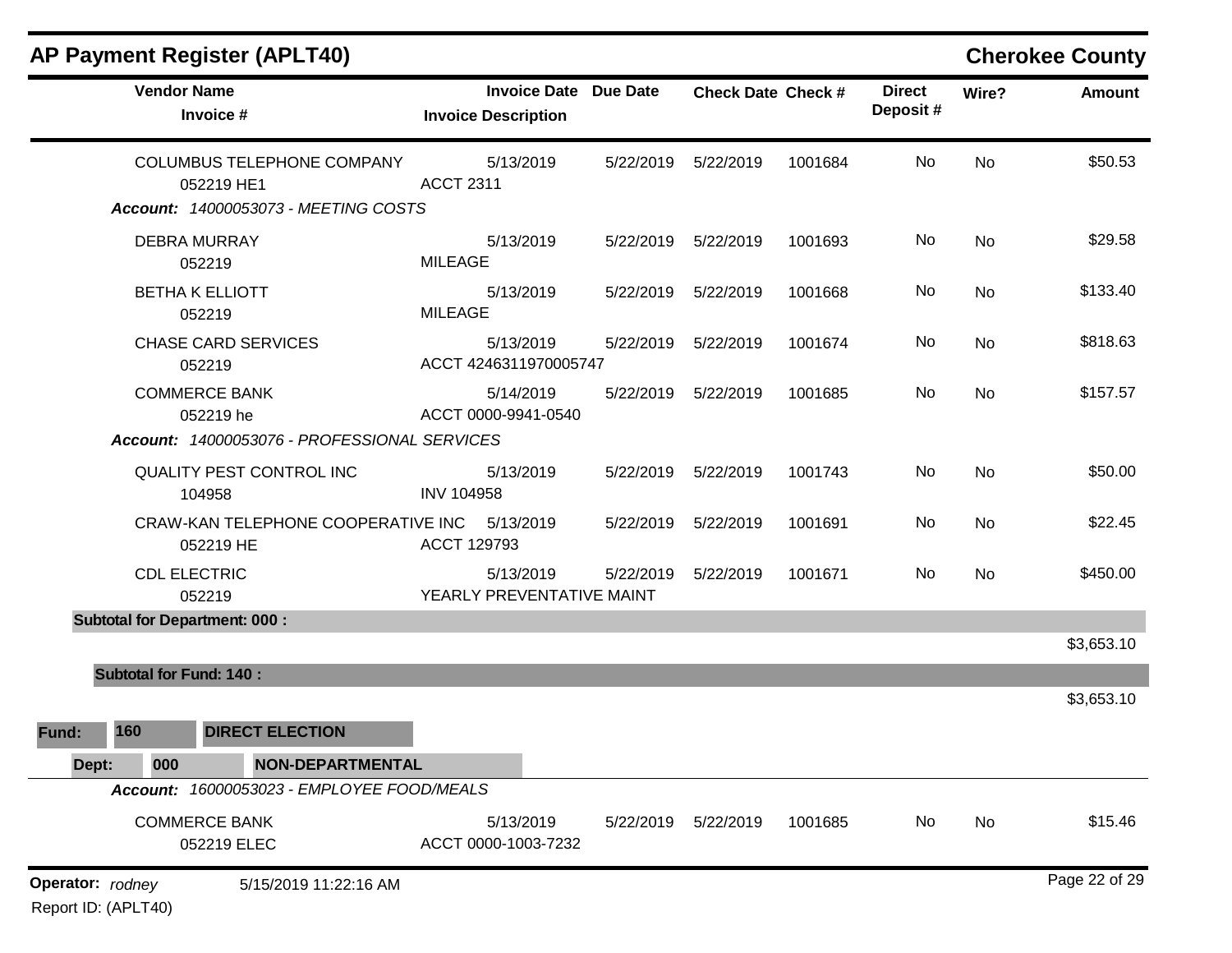|              |                                | <b>AP Payment Register (APLT40)</b>                                         |                      |                                                            |           |                           |         |                           |           | <b>Cherokee County</b> |
|--------------|--------------------------------|-----------------------------------------------------------------------------|----------------------|------------------------------------------------------------|-----------|---------------------------|---------|---------------------------|-----------|------------------------|
|              | <b>Vendor Name</b>             | Invoice #                                                                   |                      | <b>Invoice Date Due Date</b><br><b>Invoice Description</b> |           | <b>Check Date Check #</b> |         | <b>Direct</b><br>Deposit# | Wire?     | <b>Amount</b>          |
|              |                                | Account: 16000053077 - HOTEL RENTALS                                        |                      |                                                            |           |                           |         |                           |           |                        |
|              |                                | <b>COMMERCE BANK</b><br>052219 ELEC<br><b>Subtotal for Department: 000:</b> |                      | 5/13/2019<br>ACCT 0000-1003-7232                           | 5/22/2019 | 5/22/2019                 | 1001685 | No                        | <b>No</b> | \$711.24               |
|              |                                |                                                                             |                      |                                                            |           |                           |         |                           |           | \$726.70               |
|              | <b>Subtotal for Fund: 160:</b> |                                                                             |                      |                                                            |           |                           |         |                           |           |                        |
|              |                                |                                                                             |                      |                                                            |           |                           |         |                           |           | \$726.70               |
| 224<br>Fund: |                                | <b>CHEROKEE COUNTY 911</b>                                                  |                      |                                                            |           |                           |         |                           |           |                        |
| Dept:        | 000                            | <b>NON-DEPARTMENTAL</b>                                                     |                      |                                                            |           |                           |         |                           |           |                        |
|              |                                | Account: 22400053300 - MISC PAID OUT                                        |                      |                                                            |           |                           |         |                           |           |                        |
|              |                                | <b>VERIZON WIRELESS</b><br>982844776                                        | INV 9828447746       | 5/1/2019                                                   | 5/22/2019 | 5/22/2019                 | 1001758 | No.                       | <b>No</b> | \$1,000.25             |
|              |                                | CRAW-KAN TELEPHONE COOPERATIVE INC<br>1818SZ0901.035                        |                      | 5/1/2019<br>INV 1818SZ10901.035                            | 5/22/2019 | 5/22/2019                 | 1001691 | No                        | No        | \$98.00                |
|              |                                | PRIORITY DISPATCH<br>SIN038667                                              | <b>INV SIN038667</b> | 5/13/2019                                                  | 5/22/2019 | 5/22/2019                 | 1001741 | No                        | <b>No</b> | \$147.00               |
|              | AT&T                           | 052219                                                                      |                      | 5/13/2019<br>ACCT 31614001004978                           | 5/22/2019 | 5/22/2019                 | 1001664 | No                        | <b>No</b> | \$307.67               |
|              |                                | <b>Subtotal for Department: 000:</b>                                        |                      |                                                            |           |                           |         |                           |           |                        |
|              |                                |                                                                             |                      |                                                            |           |                           |         |                           |           | \$1,552.92             |
|              | <b>Subtotal for Fund: 224:</b> |                                                                             |                      |                                                            |           |                           |         |                           |           | \$1,552.92             |
| 230<br>Fund: |                                | <b>APPRAISER COSTS</b>                                                      |                      |                                                            |           |                           |         |                           |           |                        |
| Dept:        | 000                            | <b>NON-DEPARTMENTAL</b>                                                     |                      |                                                            |           |                           |         |                           |           |                        |
|              |                                | Account: 23000053021 - PRINTING/OFFICE SUPPLIES                             |                      |                                                            |           |                           |         |                           |           |                        |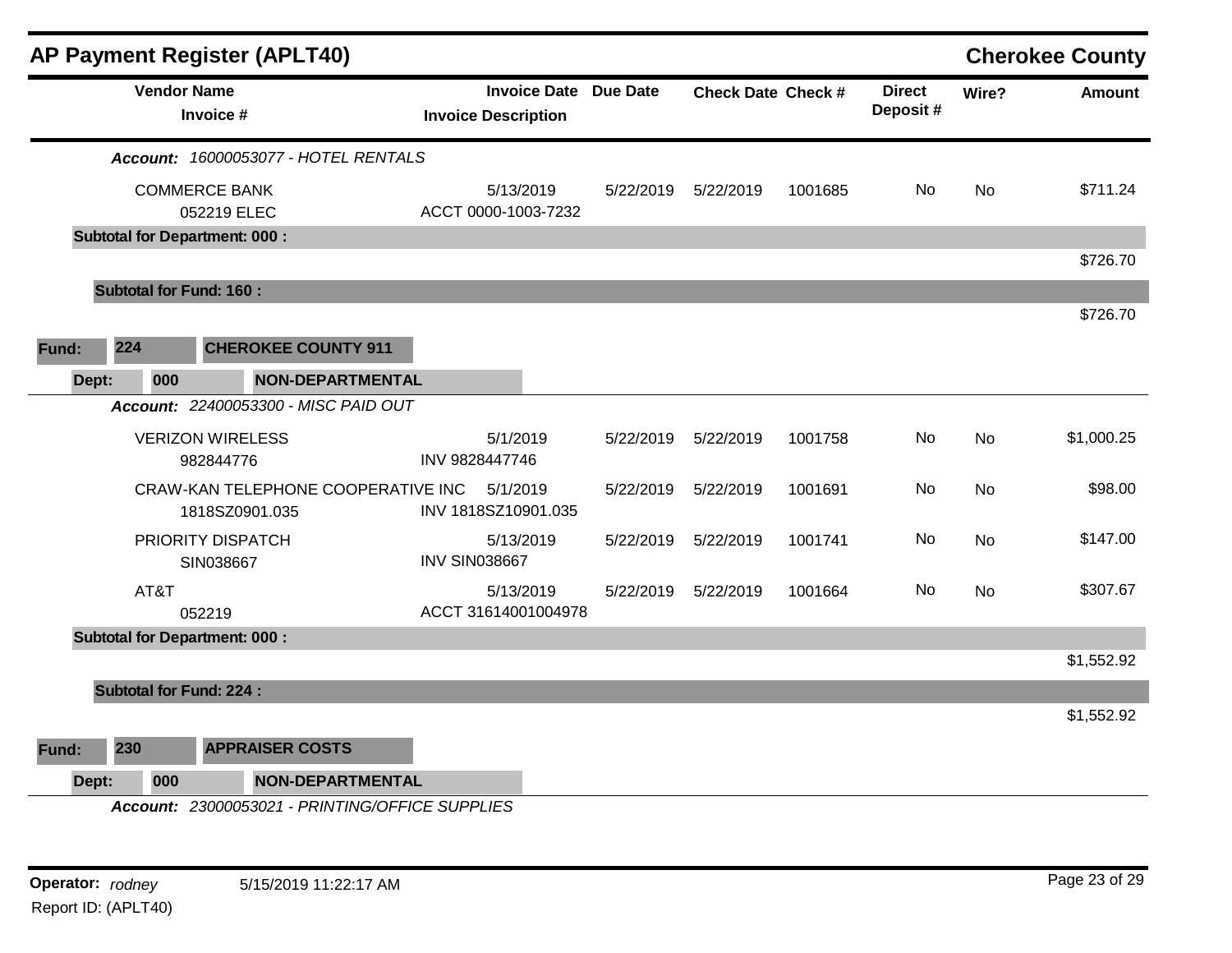| <b>Vendor Name</b><br>Invoice #                 | Invoice Date Due Date<br><b>Invoice Description</b> | <b>Check Date Check #</b> |         | <b>Direct</b><br>Deposit# | Wire?     | <b>Amount</b>     |
|-------------------------------------------------|-----------------------------------------------------|---------------------------|---------|---------------------------|-----------|-------------------|
| <b>STRONGHOLD DATA</b><br>29415                 | 5/13/2019<br><b>INV 29415</b>                       | 5/22/2019    5/22/2019    | 1001750 | No.                       | <b>No</b> | \$25.99           |
| Account: 23000053023 - EMPLOYEE FOOD/MEALS      |                                                     |                           |         |                           |           |                   |
| <b>COMMERCE BANK</b><br>052219 APP              | 5/14/2019<br>ACCT 0000-0100-9448                    | 5/22/2019 5/22/2019       | 1001685 | No                        | <b>No</b> | \$148.87          |
| <b>COMMERCE BANK</b><br>052219                  | 5/13/2019<br>ACCT 0000-8660-5508                    | 5/22/2019    5/22/2019    | 1001685 | No                        | <b>No</b> | \$42.35           |
| <b>COMMERCE BANK</b><br>052219 AP               | 5/14/2019<br>ACCT 0000-3163-7697                    | 5/22/2019    5/22/2019    | 1001685 | No.                       | <b>No</b> | \$13.77           |
| Account: 23000053030 - GASOLINE                 |                                                     |                           |         |                           |           |                   |
| <b>COMMERCE BANK</b><br>052219 APP              | 5/14/2019<br>ACCT 0000-0100-9448                    | 5/22/2019    5/22/2019    | 1001685 | No.                       | <b>No</b> | \$26.35           |
| Account: 23000053074 - TELEPHONE BILLS          |                                                     |                           |         |                           |           |                   |
| COLUMBUS TELEPHONE COMPANY<br>052219 CH         | 5/1/2019<br><b>ACCT 7577</b>                        | 5/22/2019    5/22/2019    | 1001684 | No.                       | <b>No</b> | \$288.66          |
| Account: 23000053077 - HOTEL RENTALS            |                                                     |                           |         |                           |           |                   |
| <b>COMMERCE BANK</b><br>052219 AP               | 5/14/2019<br>ACCT 0000-3163-7697                    | 5/22/2019    5/22/2019    | 1001685 | No                        | <b>No</b> | \$106.53          |
| <b>COMMERCE BANK</b><br>052219                  | 5/13/2019<br>ACCT 0000-8660-5508                    | 5/22/2019    5/22/2019    | 1001685 | No.                       | No.       | \$259.95          |
| Account: 23000053088 - PROFESSIONAL DEVELOPMENT |                                                     |                           |         |                           |           |                   |
| KANSAS CO APPRAISERS ASSOC<br>052219            | 5/13/2019<br>INV 1047, 1352                         | 5/22/2019    5/22/2019    | 1001713 | No.                       | <b>No</b> | \$280.00          |
| KANSAS CO APPRAISERS ASSOC<br>052219            | 5/13/2019<br>INV 1047, 1352                         | 5/22/2019    5/22/2019    | 1001713 | No.                       | <b>No</b> | \$70.00           |
| <b>Subtotal for Department: 000:</b>            |                                                     |                           |         |                           |           |                   |
|                                                 |                                                     |                           |         |                           |           | $A \cup A \cap A$ |

\$1,262.47

### **AP Payment Register (APLT40) Cherokee County**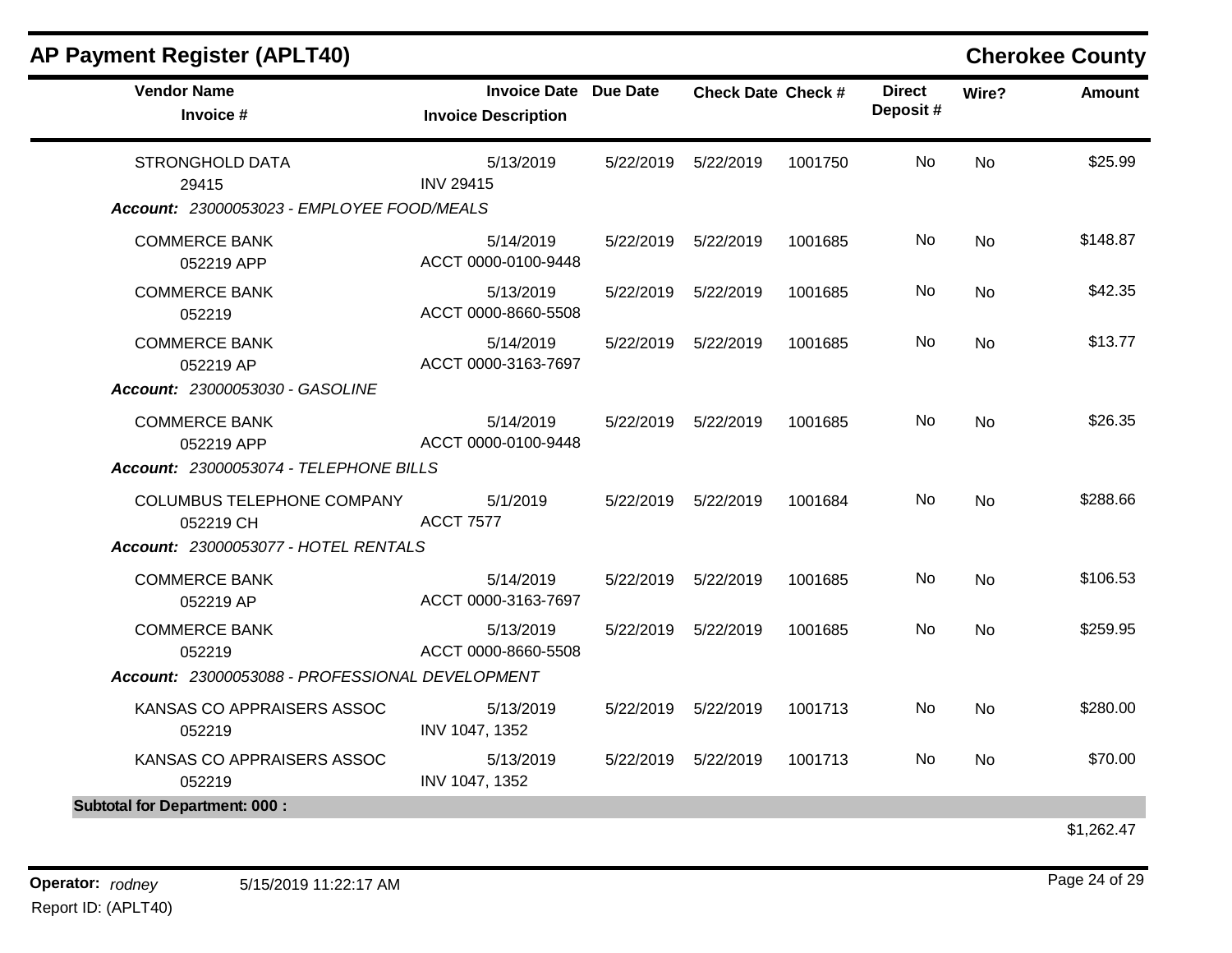|       |                                | <b>AP Payment Register (APLT40)</b>         |                                                            |           |                           |         |                           |           | <b>Cherokee County</b> |
|-------|--------------------------------|---------------------------------------------|------------------------------------------------------------|-----------|---------------------------|---------|---------------------------|-----------|------------------------|
|       | <b>Vendor Name</b>             | Invoice #                                   | <b>Invoice Date Due Date</b><br><b>Invoice Description</b> |           | <b>Check Date Check #</b> |         | <b>Direct</b><br>Deposit# | Wire?     | <b>Amount</b>          |
|       | <b>Subtotal for Fund: 230:</b> |                                             |                                                            |           |                           |         |                           |           |                        |
|       |                                |                                             |                                                            |           |                           |         |                           |           | \$1,262.47             |
| Fund: | 260                            | <b>EMPLOYEE BENEFITS</b>                    |                                                            |           |                           |         |                           |           |                        |
|       | Dept:<br>000                   | <b>NON-DEPARTMENTAL</b>                     |                                                            |           |                           |         |                           |           |                        |
|       |                                | Account: 26000053215 - MERITAIN HEALTH      |                                                            |           |                           |         |                           |           |                        |
|       |                                | <b>MERITAIN HEALTH</b><br>052219            | 5/14/2019<br>GROUP 02438, JUNE, CHEROKEE COUNTY KANSAS     |           | 5/22/2019    5/22/2019    | 1001727 | No.                       | No        | \$54,871.57            |
|       |                                | <b>Subtotal for Department: 000:</b>        |                                                            |           |                           |         |                           |           |                        |
|       |                                |                                             |                                                            |           |                           |         |                           |           | \$54,871.57            |
|       | <b>Subtotal for Fund: 260:</b> |                                             |                                                            |           |                           |         |                           |           |                        |
|       |                                |                                             |                                                            |           |                           |         |                           |           | \$54,871.57            |
| Fund: | 300                            | <b>SERVICE FOR ELDERLY</b>                  |                                                            |           |                           |         |                           |           |                        |
|       | 000<br>Dept:                   | <b>NON-DEPARTMENTAL</b>                     |                                                            |           |                           |         |                           |           |                        |
|       |                                | Account: 30000053072 - GAS, ELECTRIC, WATER |                                                            |           |                           |         |                           |           |                        |
|       |                                | <b>CITY OF GALENA</b><br>052219             | 5/2/2019<br>ACCT 10006000                                  | 5/22/2019 | 5/22/2019                 | 1001680 | No.                       | <b>No</b> | \$97.91                |
|       |                                | <b>KANSAS GAS SERVICE</b><br>052219         | 5/1/2019<br>ACCT 512076592 1191351 09                      | 5/22/2019 | 5/22/2019                 | 1001714 | No.                       | <b>No</b> | \$43.75                |
|       |                                | <b>CITY OF COLUMBUS</b><br>052219           | 5/2/2019<br>ACCT 07-48820-01                               | 5/22/2019 | 5/22/2019                 | 1001679 | No                        | <b>No</b> | \$54.56                |
|       |                                | <b>KANSAS GAS SERVICE</b><br>052219 EL      | 5/13/2019<br>ACCT 510074383 179346 45                      | 5/22/2019 | 5/22/2019                 | 1001714 | No.                       | <b>No</b> | \$48.05                |
|       |                                | Account: 30000053074 - TELEPHONE BILLS      |                                                            |           |                           |         |                           |           |                        |
|       |                                | <b>CENTURYLINK</b><br>052219                | 5/13/2019<br>ACCT 313571296                                | 5/22/2019 | 5/22/2019                 | 1001672 | No.                       | <b>No</b> | \$71.34                |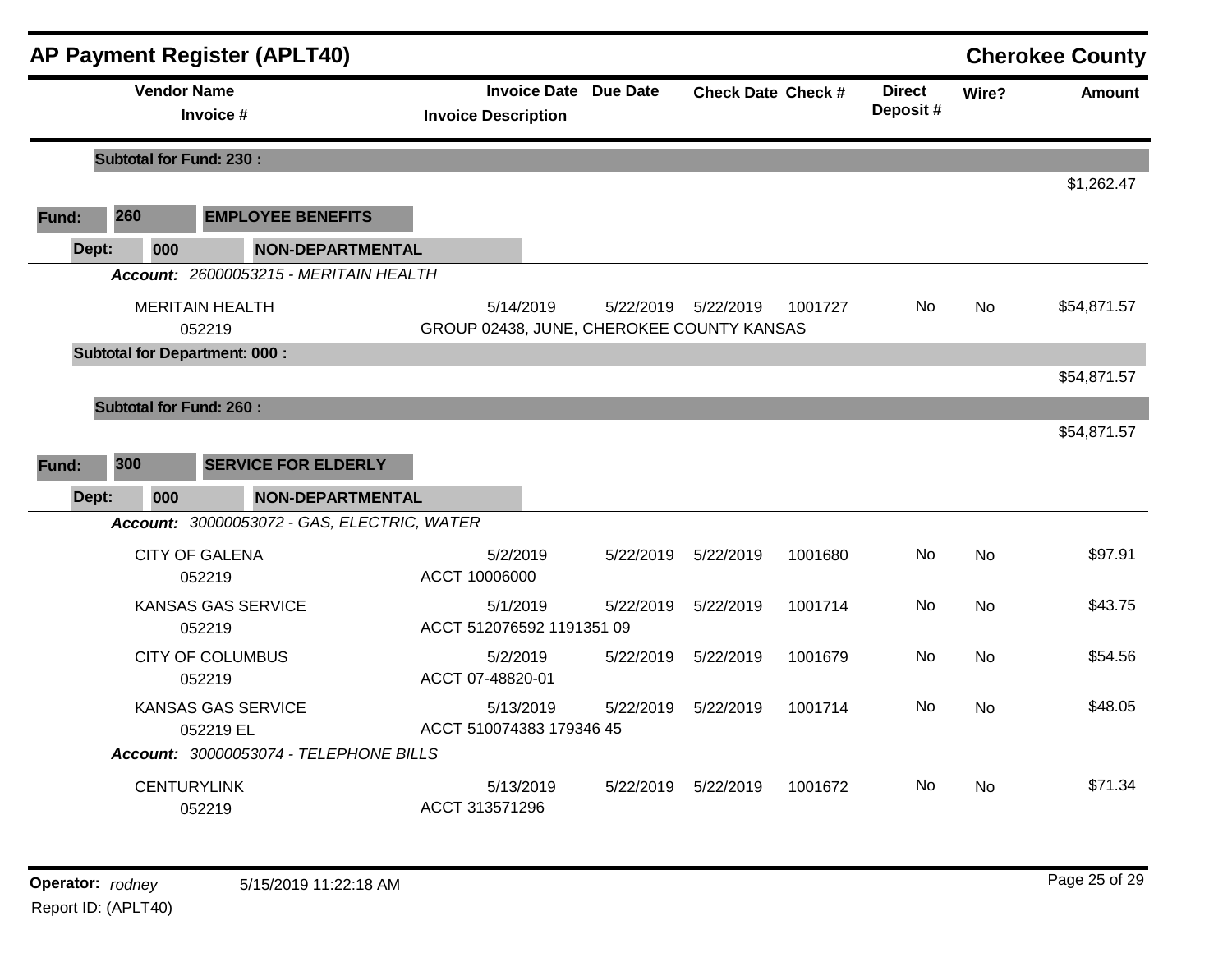|       |              | <b>AP Payment Register (APLT40)</b>                    |                                                            |           |                           |         |                           |           | <b>Cherokee County</b> |
|-------|--------------|--------------------------------------------------------|------------------------------------------------------------|-----------|---------------------------|---------|---------------------------|-----------|------------------------|
|       |              | <b>Vendor Name</b><br>Invoice #                        | <b>Invoice Date Due Date</b><br><b>Invoice Description</b> |           | <b>Check Date Check #</b> |         | <b>Direct</b><br>Deposit# | Wire?     | <b>Amount</b>          |
|       |              | <b>Subtotal for Department: 000:</b>                   |                                                            |           |                           |         |                           |           |                        |
|       |              |                                                        |                                                            |           |                           |         |                           |           | \$315.61               |
|       |              | <b>Subtotal for Fund: 300:</b>                         |                                                            |           |                           |         |                           |           |                        |
| Fund: | 330          | <b>SEWER DISTRICT#1 OPER</b>                           |                                                            |           |                           |         |                           |           | \$315.61               |
|       | 000<br>Dept: | <b>NON-DEPARTMENTAL</b>                                |                                                            |           |                           |         |                           |           |                        |
|       |              | Account: 33000053072 - GAS, ELECTRIC, WATER            |                                                            |           |                           |         |                           |           |                        |
|       |              | EMPIRE DISTRICT ELECTRIC COMPANY<br>059522-21-9 SEW    | 4/26/2019<br>ACCT # 059522-21-9                            | 5/22/2019 | 5/22/2019                 | 1001694 | <b>No</b>                 | <b>No</b> | \$84.28                |
|       |              | EMPIRE DISTRICT ELECTRIC COMPANY<br>547731-85--1 SEWER | 4/26/2019<br>ACCT #547731-85-1                             | 5/22/2019 | 5/22/2019                 | 1001694 | No                        | <b>No</b> | \$44.38                |
|       |              | EMPIRE DISTRICT ELECTRIC COMPANY<br>535793-78-0 SEWER  | 4/26/2019<br>ACCT #535793-78-0                             | 5/22/2019 | 5/22/2019                 | 1001694 | No.                       | No        | \$34.79                |
|       |              | EMPIRE DISTRICT ELECTRIC COMPANY<br>369339-68-4 SEW    | 4/29/2019<br>ACCT #369339-68-4                             | 5/22/2019 | 5/22/2019                 | 1001694 | No                        | <b>No</b> | \$109.87               |
|       |              | EMPIRE DISTRICT ELECTRIC COMPANY<br>487490-67-4 SEW    | 4/26/2019<br>ACCT #487490-67-4                             | 5/22/2019 | 5/22/2019                 | 1001694 | No.                       | <b>No</b> | \$60.21                |
|       |              | Account: 33000053074 - TELEPHONE BILLS                 |                                                            |           |                           |         |                           |           |                        |
|       |              | <b>CENTURYLINK</b><br>ACCT #438097159 SEWER            | 4/23/2019<br>ACCT# 438097159                               | 5/22/2019 | 5/22/2019                 | 1001672 | No.                       | <b>No</b> | \$188.08               |
|       |              | Account: 33000053089 - OTHER CONTRACTUAL               |                                                            |           |                           |         |                           |           |                        |
|       | <b>USPS</b>  | 1 SEWER                                                | 5/1/2019<br><b>PERMIT</b>                                  | 5/22/2019 | 5/22/2019                 | 1001757 | No.                       | <b>No</b> | \$470.00               |
|       |              | <b>Subtotal for Department: 000:</b>                   |                                                            |           |                           |         |                           |           |                        |
|       |              |                                                        |                                                            |           |                           |         |                           |           | \$991.61               |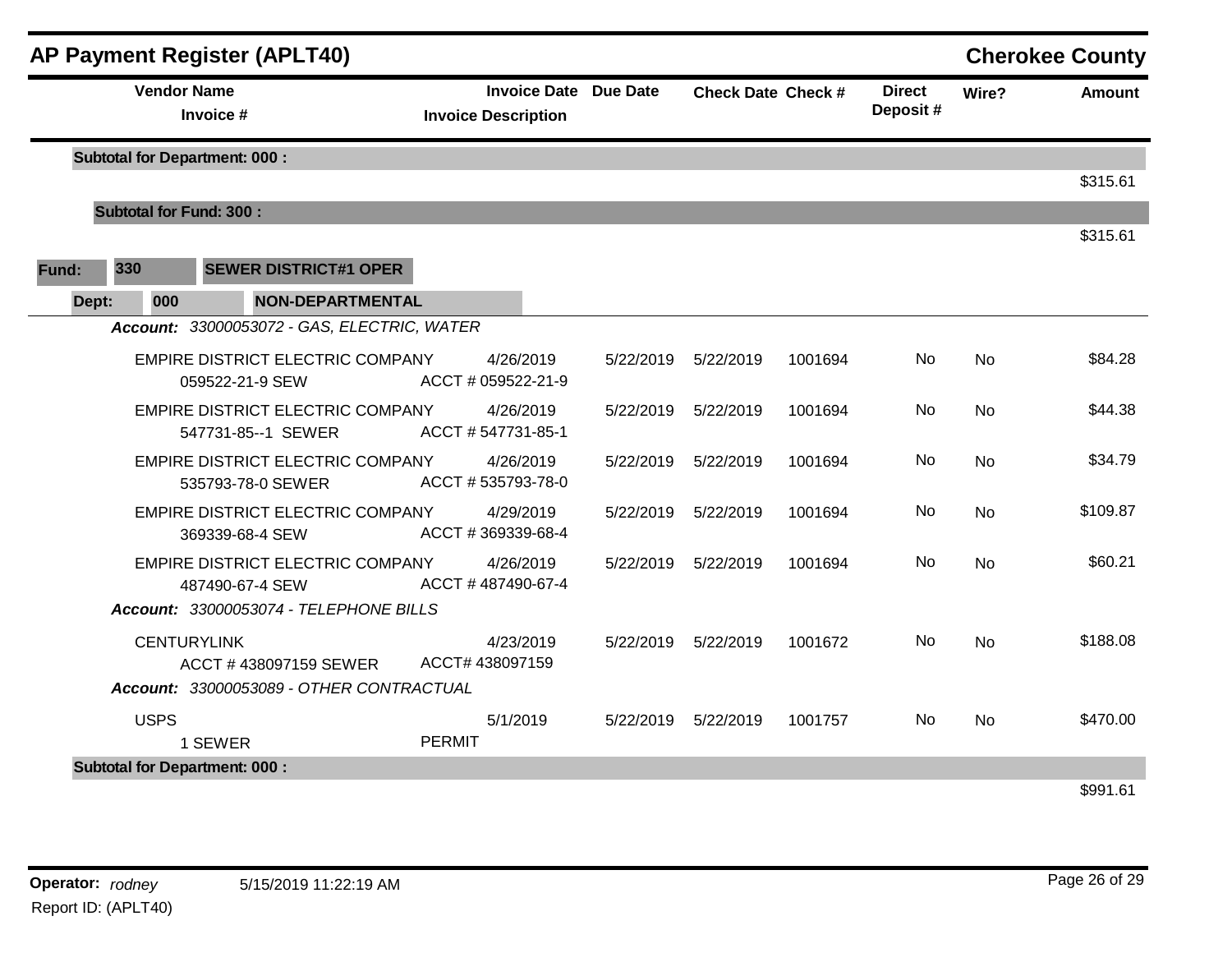|                |                                                                        | <b>AP Payment Register (APLT40)</b>                                               |                                                            |           |                           |         |                           |           | <b>Cherokee County</b> |
|----------------|------------------------------------------------------------------------|-----------------------------------------------------------------------------------|------------------------------------------------------------|-----------|---------------------------|---------|---------------------------|-----------|------------------------|
|                | <b>Vendor Name</b>                                                     | Invoice #                                                                         | <b>Invoice Date Due Date</b><br><b>Invoice Description</b> |           | <b>Check Date Check #</b> |         | <b>Direct</b><br>Deposit# | Wire?     | <b>Amount</b>          |
|                | <b>Subtotal for Fund: 330:</b>                                         |                                                                                   |                                                            |           |                           |         |                           |           |                        |
| Fund:          | 413                                                                    | <b>ATTORNEY APPLICATION</b>                                                       |                                                            |           |                           |         |                           |           | \$991.61               |
| Dept:          | 000                                                                    | <b>NON-DEPARTMENTAL</b>                                                           |                                                            |           |                           |         |                           |           |                        |
|                |                                                                        | Account: 41300053021 - PRINTING/OFFICE SUPPLIES                                   |                                                            |           |                           |         |                           |           |                        |
|                |                                                                        | <b>COMMERCE BANK</b><br>052219 AT2<br><b>Account: 41300053029 - MISC SUPPLIES</b> | 5/14/2019<br>ACCT 0000-3278-5388                           | 5/22/2019 | 5/22/2019                 | 1001685 | No                        | No        | \$244.98               |
|                |                                                                        | <b>COMMERCE BANK</b><br>052219 AT1<br>Account: 41300053089 - OTHER CONTRACTUAL    | 5/14/2019<br>ACCT 0000-0198-5126                           | 5/22/2019 | 5/22/2019                 | 1001685 | No                        | <b>No</b> | \$55.44                |
|                |                                                                        | <b>COMMERCE BANK</b><br>052219 AT                                                 | 5/14/2019<br>ACCT 0000-8816-9099                           | 5/22/2019 | 5/22/2019                 | 1001685 | No                        | <b>No</b> | \$831.97               |
|                | <b>Subtotal for Department: 000:</b><br><b>Subtotal for Fund: 413:</b> |                                                                                   |                                                            |           |                           |         |                           |           | \$1,132.39             |
| Fund:<br>Dept: | 490<br>000                                                             | <b>SPECIAL LAW ENFORCEM</b><br><b>NON-DEPARTMENTAL</b>                            |                                                            |           |                           |         |                           |           | \$1,132.39             |
|                |                                                                        | Account: 49000053129 - MISCELLANEOUS                                              |                                                            |           |                           |         |                           |           |                        |
|                |                                                                        | <b>COMMERCE BANK</b><br>052219 SH1                                                | 5/14/2019<br>ACCT 0000-0198-5019                           | 5/22/2019 | 5/22/2019                 | 1001686 | No.                       | <b>No</b> | (\$28.44)              |
|                |                                                                        | <b>COMMERCE BANK</b><br>052219 SH1                                                | 5/14/2019<br>ACCT 0000-0198-5019                           | 5/22/2019 | 5/22/2019                 | 1001686 | No                        | No        | \$28.44                |
|                |                                                                        | <b>COMMERCE BANK</b><br>052219 SH1                                                | 5/14/2019<br>ACCT 0000-0198-5019                           | 5/22/2019 | 5/22/2019                 | 1001686 | No                        | No        | \$142.20               |
|                | Operator: rodney                                                       | 5/15/2019 11:22:19 AM                                                             |                                                            |           |                           |         |                           |           | Page 27 of 29          |

Report ID: (APLT40)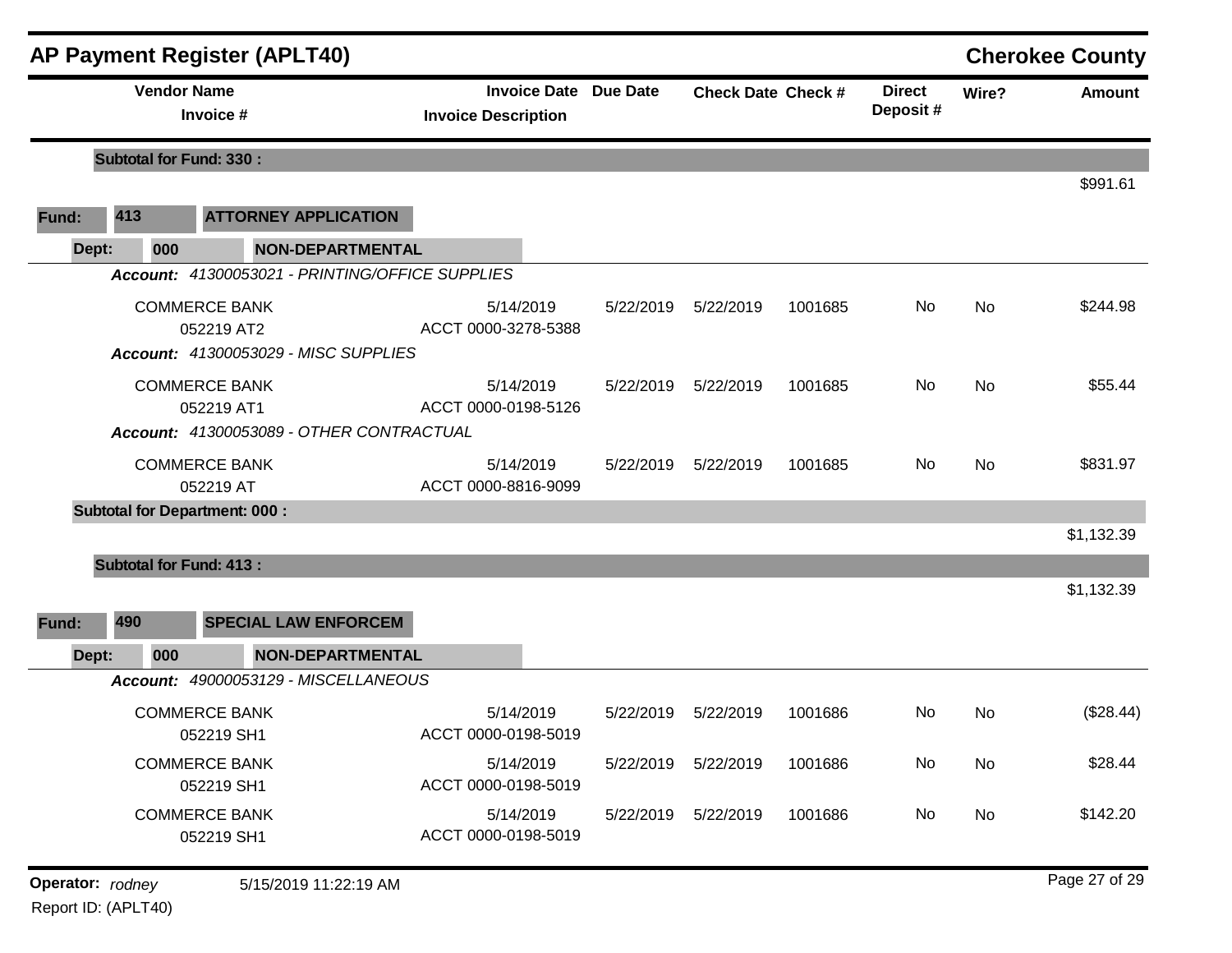| <b>AP Payment Register (APLT40)</b>  |                                                     |                                   |                            |       | <b>Cherokee County</b> |
|--------------------------------------|-----------------------------------------------------|-----------------------------------|----------------------------|-------|------------------------|
| <b>Vendor Name</b><br>Invoice #      | Invoice Date Due Date<br><b>Invoice Description</b> | <b>Check Date Check #</b>         | <b>Direct</b><br>Deposit#  | Wire? | <b>Amount</b>          |
| <b>Subtotal for Department: 000:</b> |                                                     |                                   |                            |       |                        |
|                                      |                                                     |                                   |                            |       | \$142.20               |
| <b>Subtotal for Fund: 490:</b>       |                                                     |                                   |                            |       |                        |
|                                      |                                                     |                                   |                            |       | \$142.20               |
|                                      |                                                     | Total for Bank 1 Account 1120298: |                            |       | \$181,485.74           |
|                                      |                                                     |                                   | ***** Total Invoices Paid: |       | \$181,485.74           |